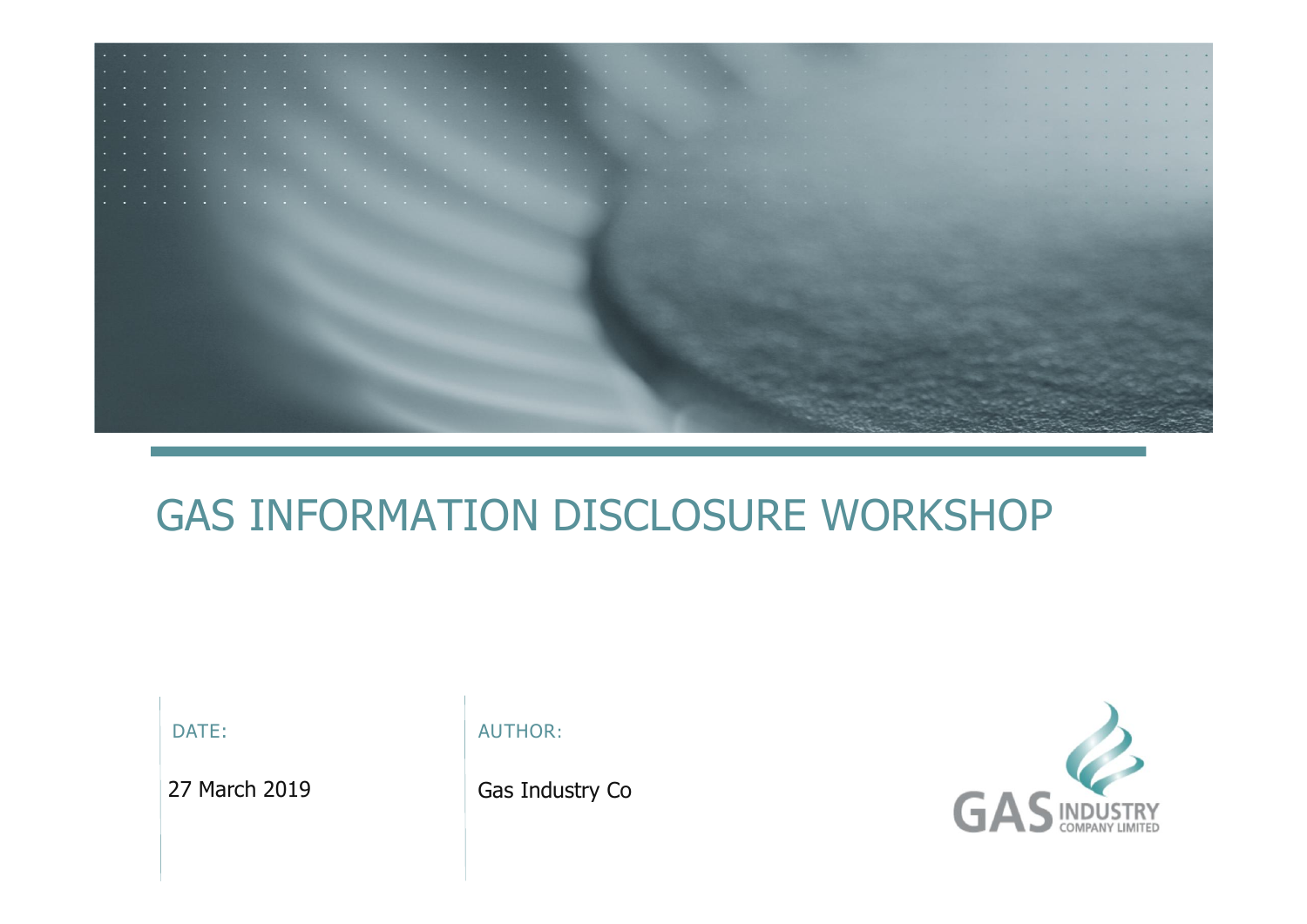

- Go through the Options paper
- Opportunity for parties to provide their perspectives on issues and ask questions
- Not a submissions process but a chance to understand each other positions
- Ideally today leads to better submissions.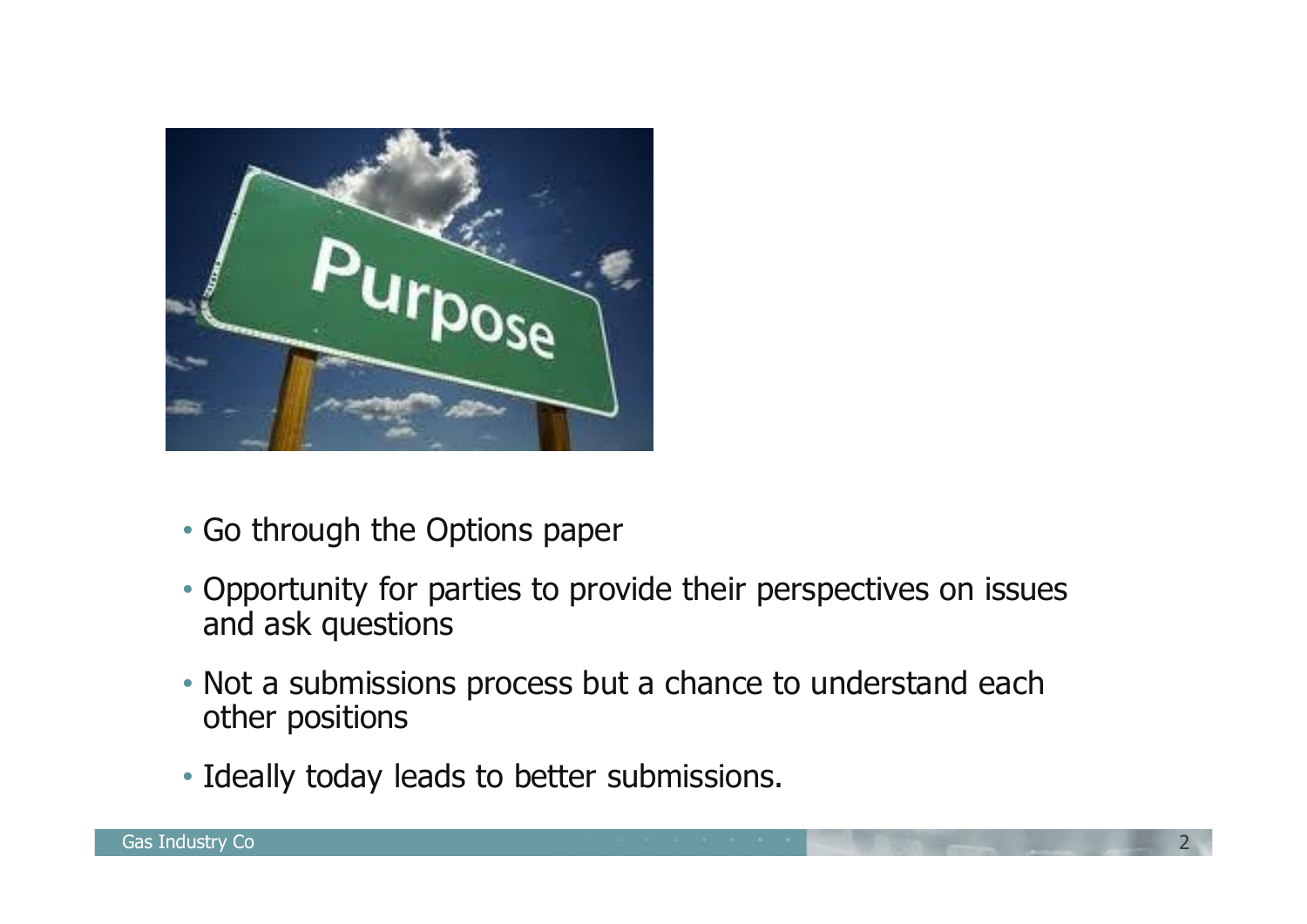- Motivation for workstream
- Drivers of information in the market
- Is there a problem?
- Approaches to information disclosure
- Coverage of an information disclosure regime
- Information disclosure rule options
- Publication channel options
- Costs and benefits
- Timetable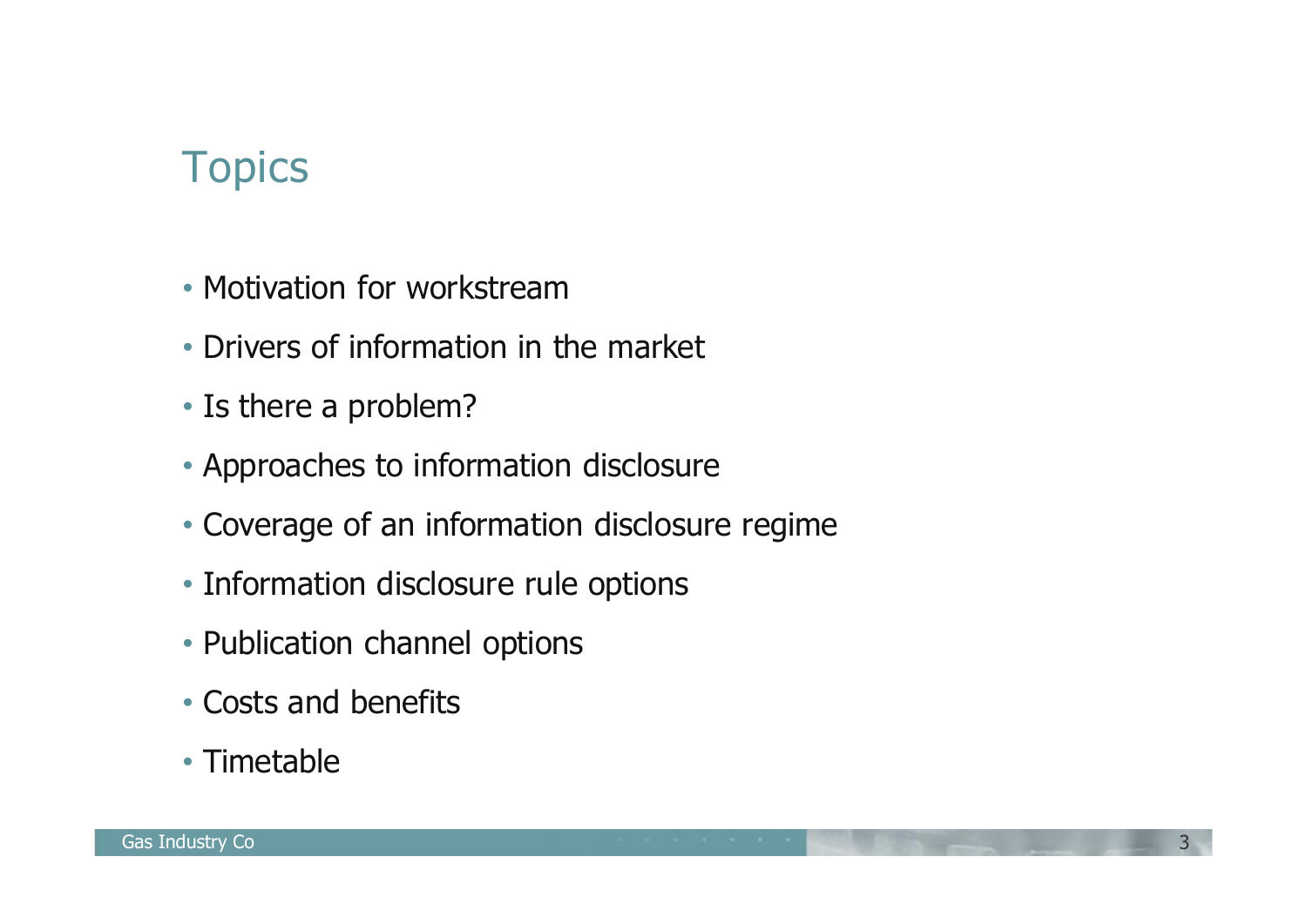- Motivation for workstream
- Drivers of information in the market
- Is there a problem?
- Approaches to information disclosure
- Coverage of an information disclosure regime
- Information disclosure rule options
- Publication channel options
- Costs and benefits
- Timetable

#### **Analysis of issues**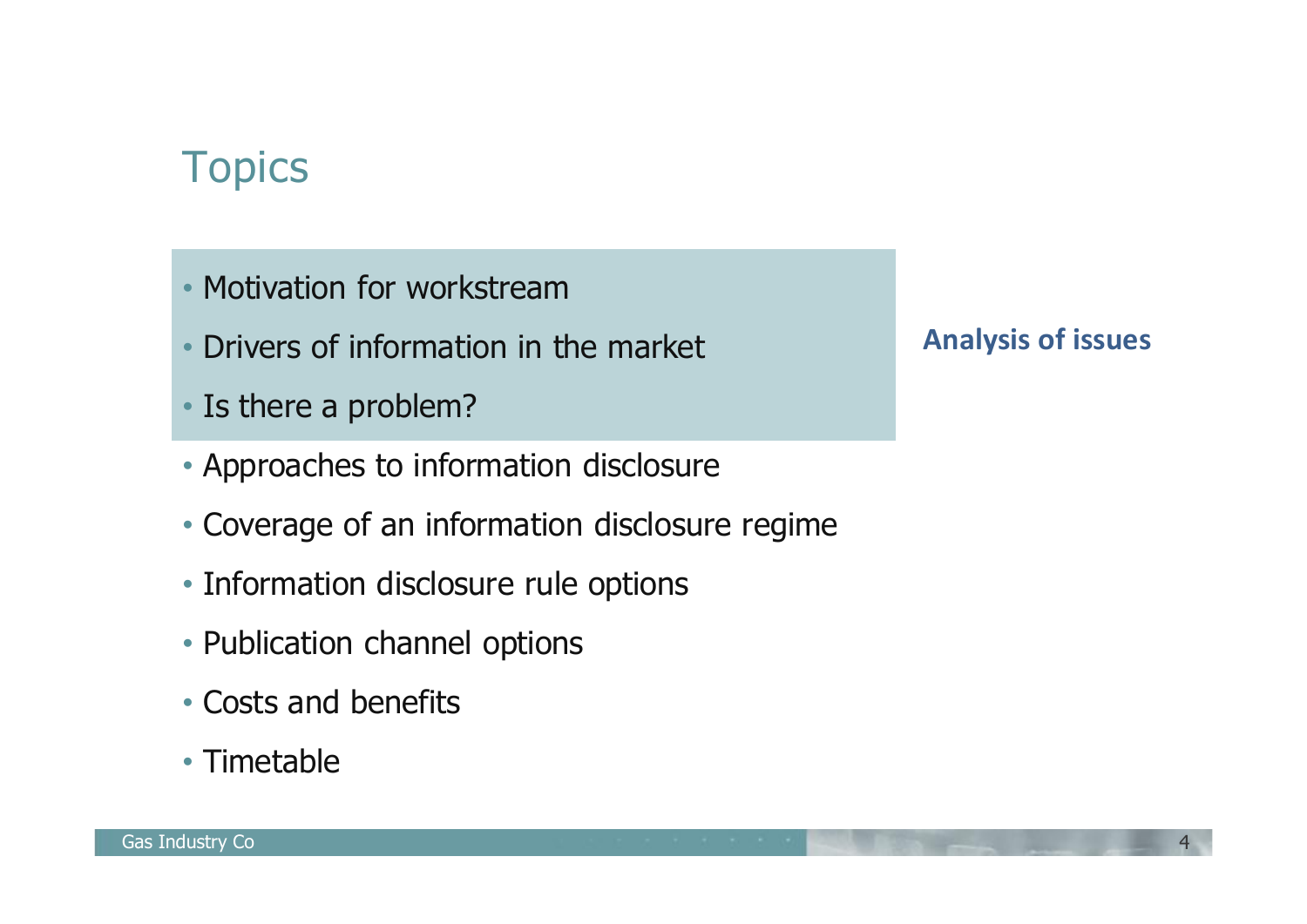- Motivation for workstream
- Drivers of information in the market
- Is there a problem?
- Approaches to information disclosure
- Coverage of an information disclosure regime
- Information disclosure rule options
- Publication channel options
- Costs and benefits
- Timetable

**Information disclosure options**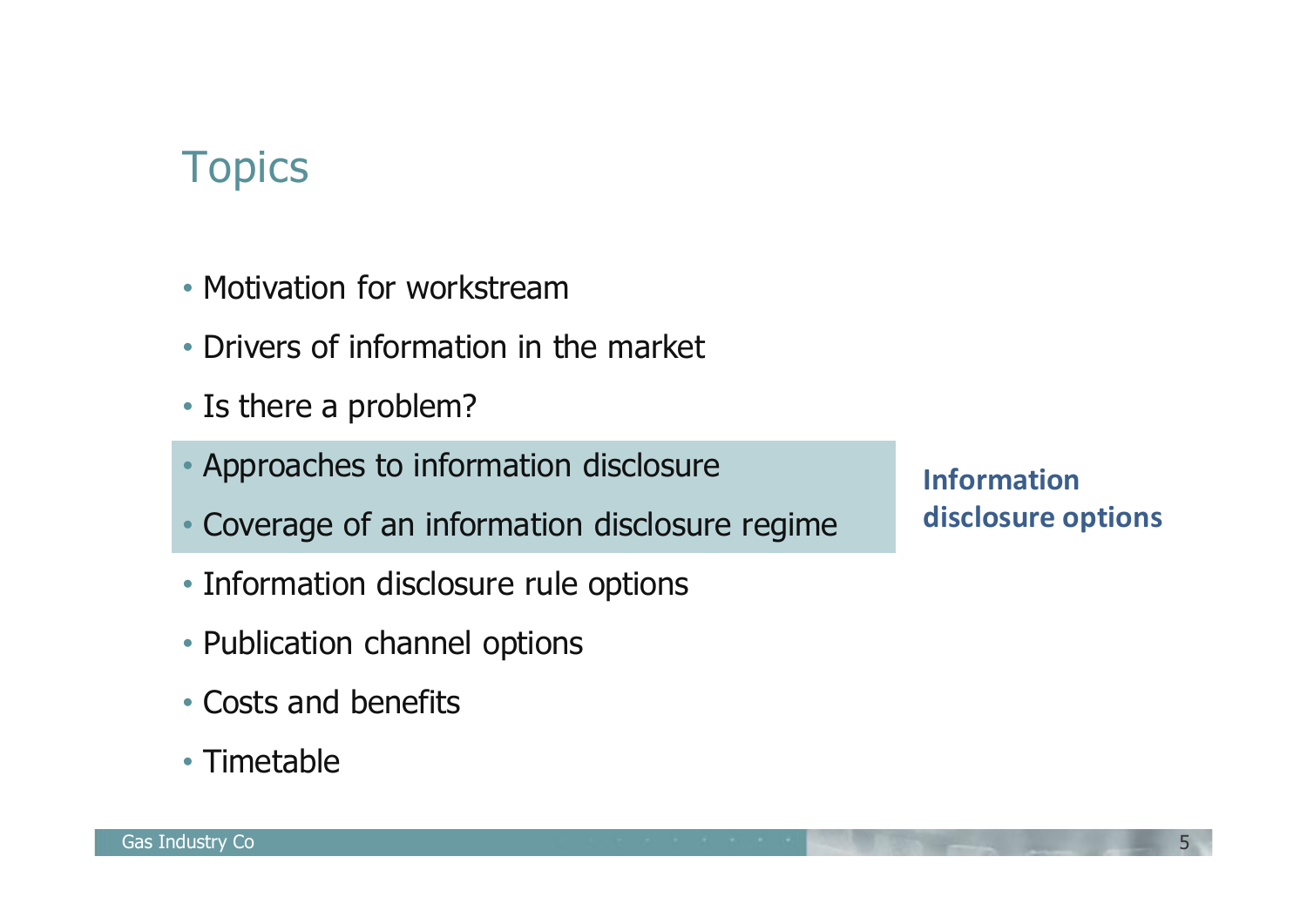- Motivation for workstream
- Drivers of information in the market
- Is there a problem?
- Approaches to information disclosure
- Coverage of an information disclosure regime
- Information disclosure rule options
- Publication channel options
- Costs and benefits
- Timetable

**Rule options**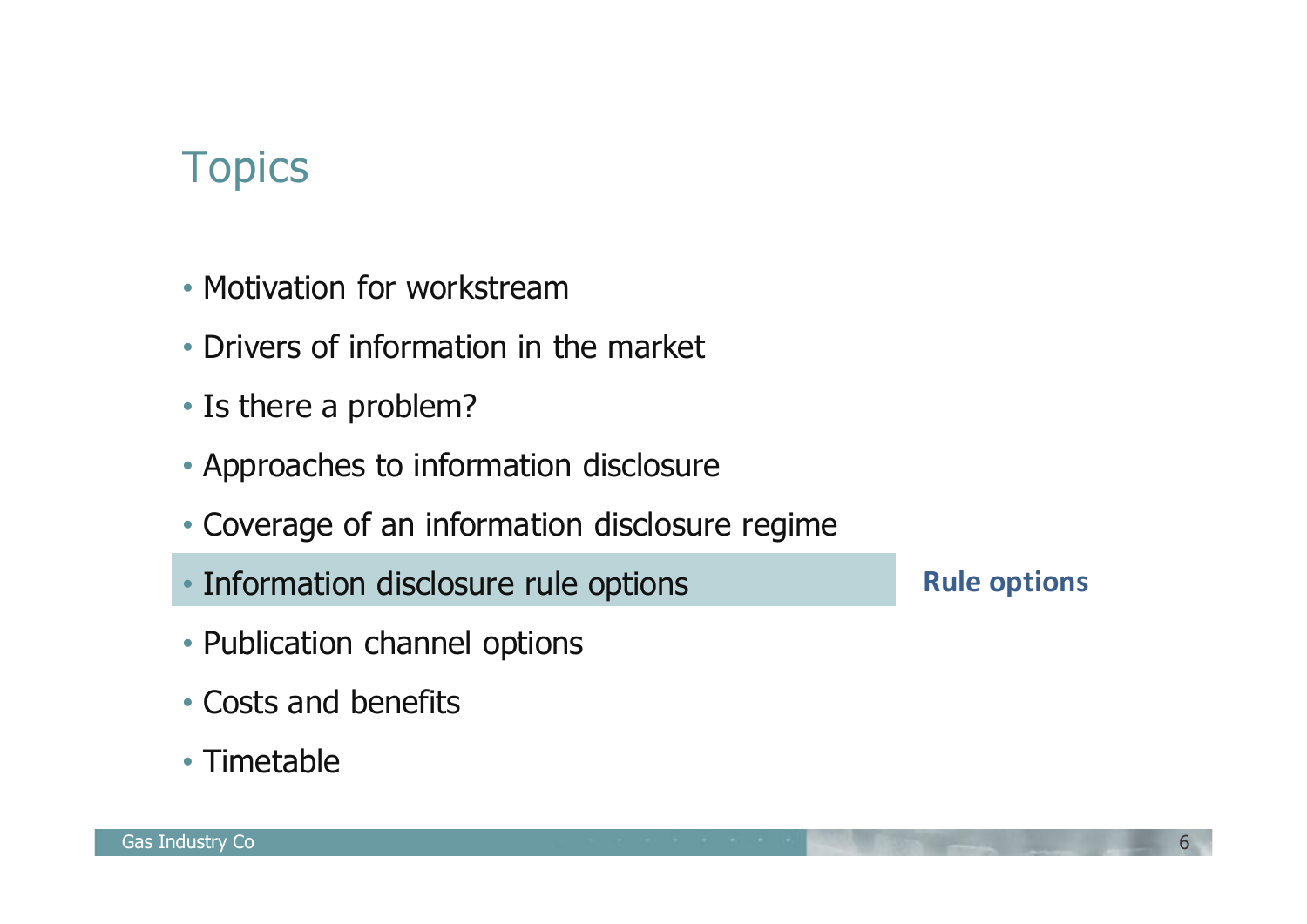### What's the motivation for this workstream?

#### • Stakeholder perspectives during GTAC process

Issues relating to the transparency of outage information that may impact the wholesale market for gas is an issue that requires broader consideration than the GTAC process. This matter should be progressed by a separate work stream led by Gas Industry Co. The test for disclosure of outage information under the GTAC should be whether it affects the efficient operation of pipeline services. (GTAC 23 Aug Workshop Minutes)

#### Minister's request

"I am concerned, in light of the recent outage at Pohokura, the [information disclosure] requirements may be insufficient and that if information is not required to be disclosed in a timely manner it may have a material impact on the wider market for gas"

#### • Submissions on GIC Work Programme and Levy

"Information asymmetry in the gas market can have significant implications for outcomes… information transparency it [sic] vital to the overall effective operation of both the electricity and gas markets."

"priority should be given to the information disclosure workstream"

"a work stream that considers options to improve access to information and transparency of upstream activities, including planned and unplanned outages, is a welcome development."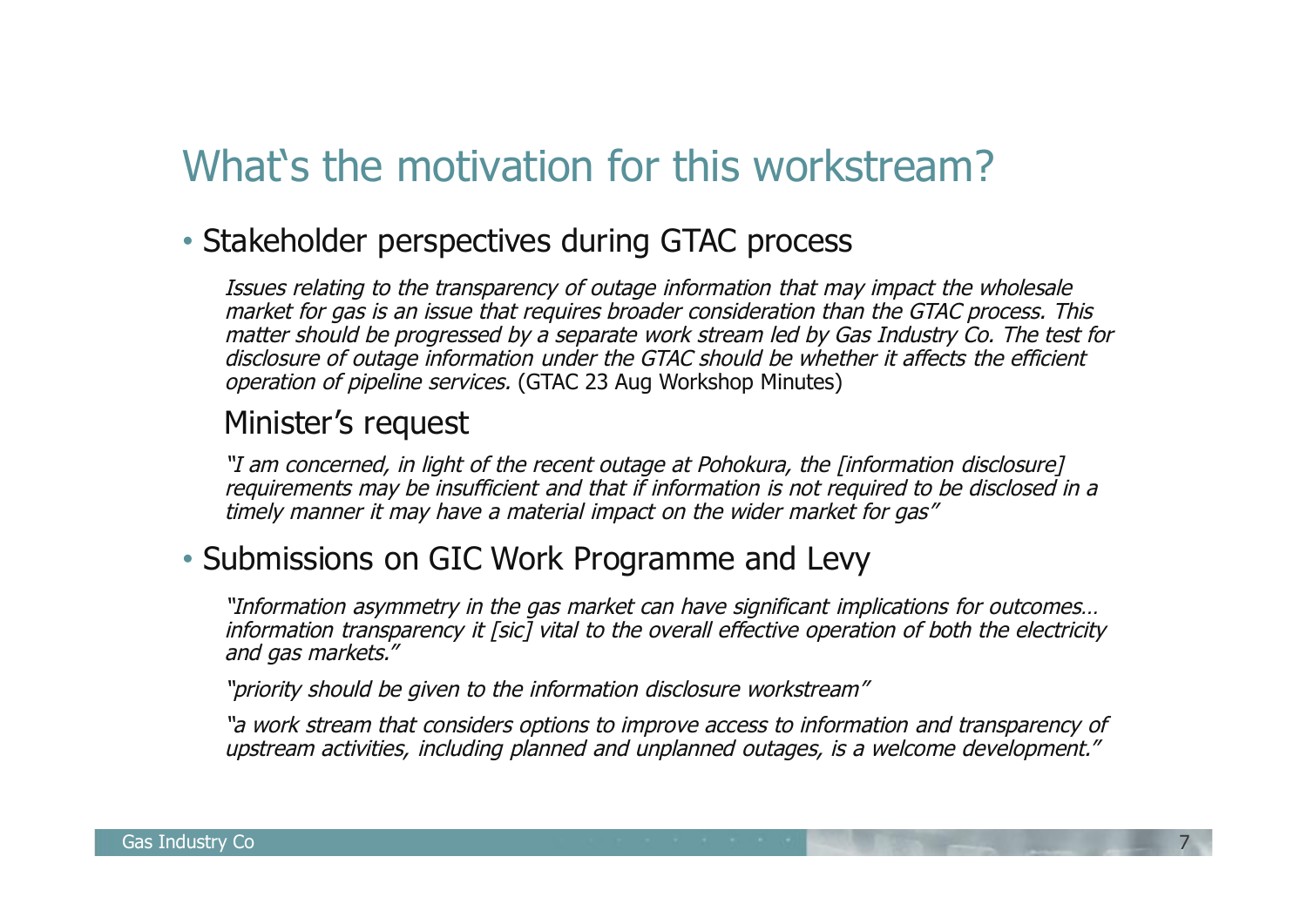## What drives the level of information in the market?

- The level of information transparency in the wholesale market is driven by the structure and arrangements in the market.
- Most gas is supplied under longer-term, bilateral gas supply agreements.
	- $\circ$  Reflects the capital-intensive nature of the upstream sector, and
	- oMajor users' requirements for certainty
- Bilateral contracts are not unique to NZ e.g. in East Coast, Australia most gas is sold under bilateral arrangements.
- Upstream information is restricted largely to contract counterparties. Again, similar to other markets - in the East Coast market: gas sold under these contracts has "…invariably been treated as confidential by the parties" (AEMC).
- JV arrangements between upstream parties may limit the disclosure of information publicly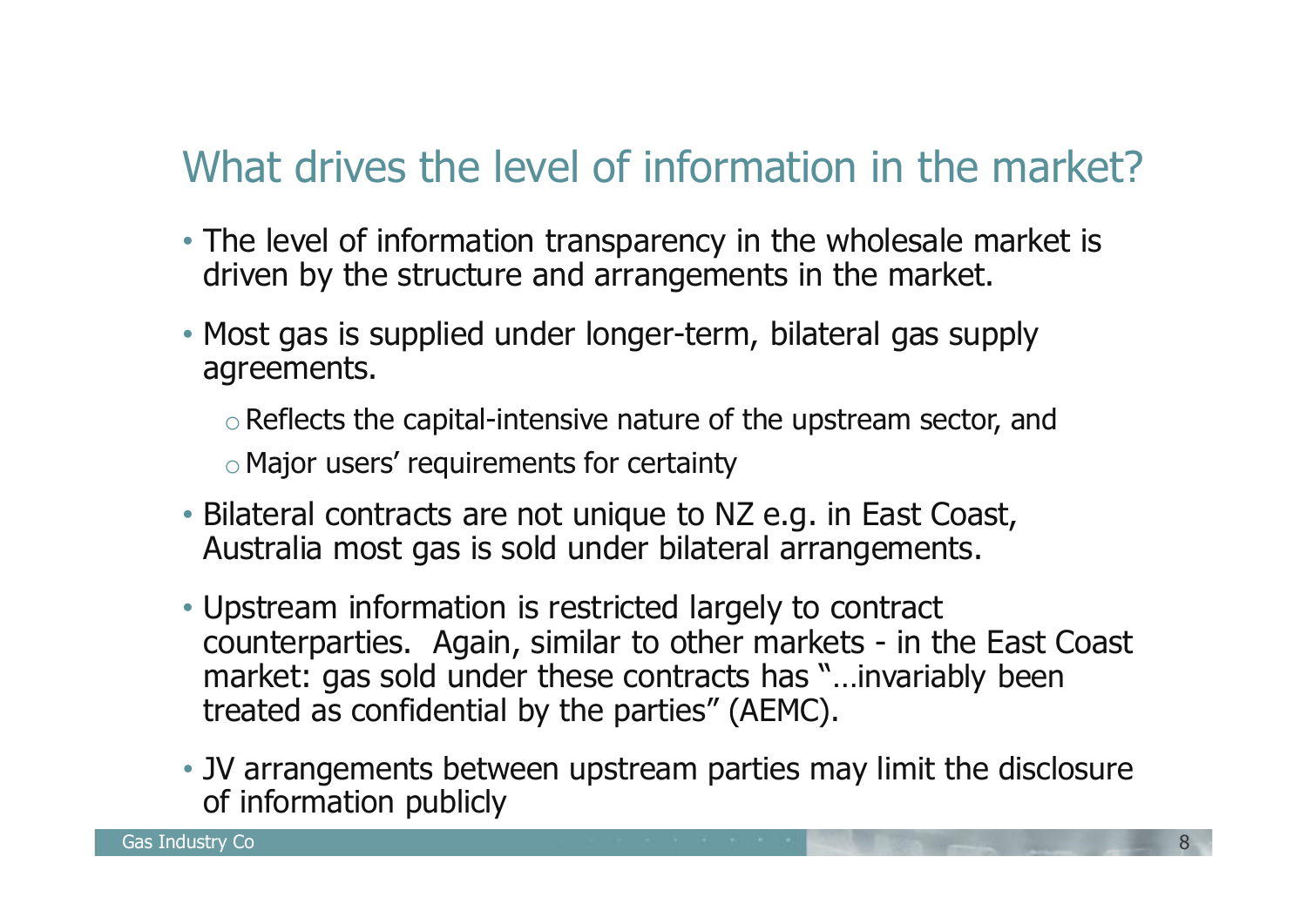### Structure of the gas market (1)

#### **Upstream**

Concentrated ownership of producing fields.

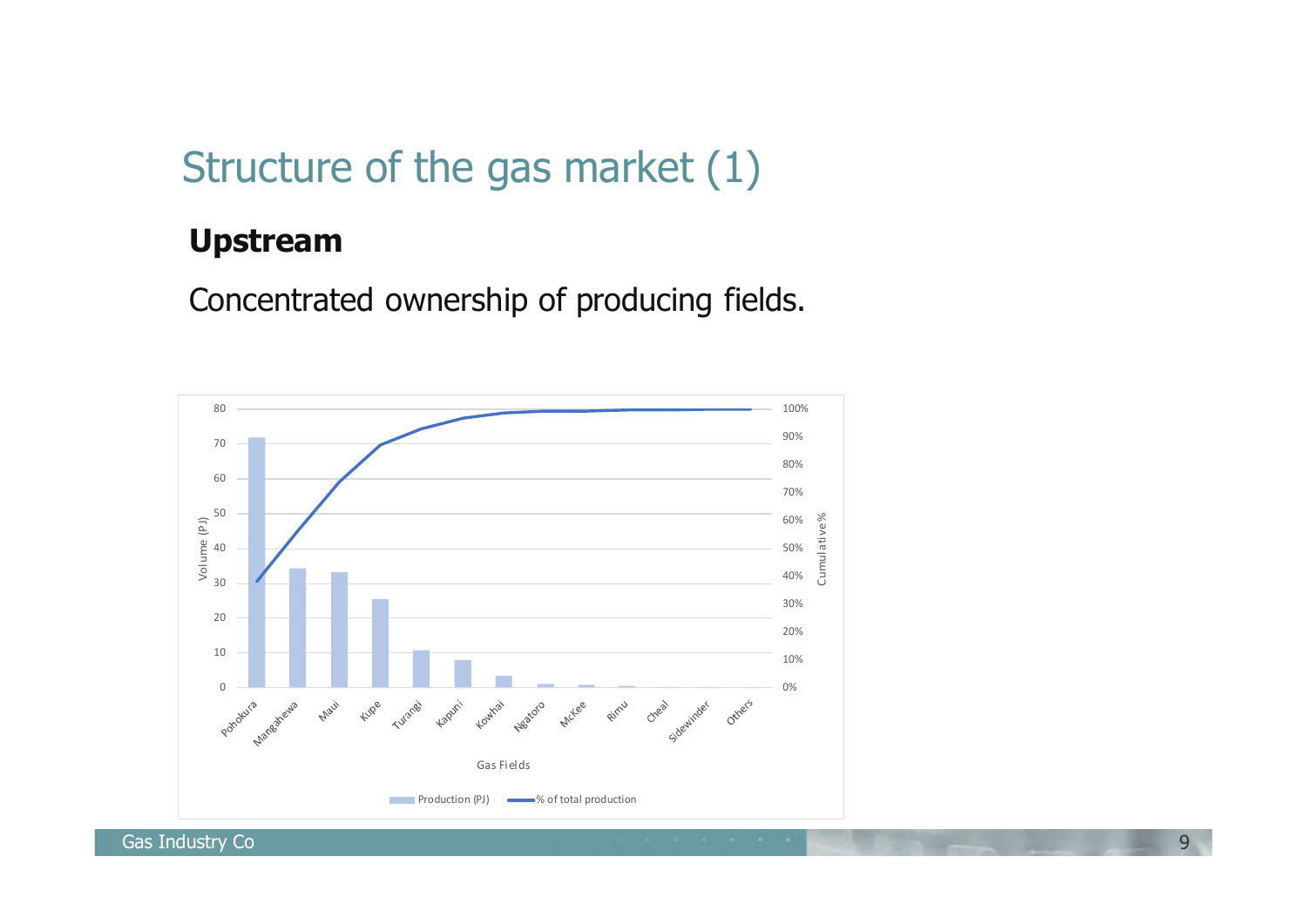### Structure of the gas market (2)

#### **Demand-side**

Also concentrated.

3 facilities used about 50 percent of gas produced in 2018.



Gas Industry Co **10** and 10 and 10 and 10 and 10 and 10 and 10 and 10 and 10 and 10 and 10 and 10 and 10 and 10 and 10 and 10 and 10 and 10 and 10 and 10 and 10 and 10 and 10 and 10 and 10 and 10 and 10 and 10 and 10 and 1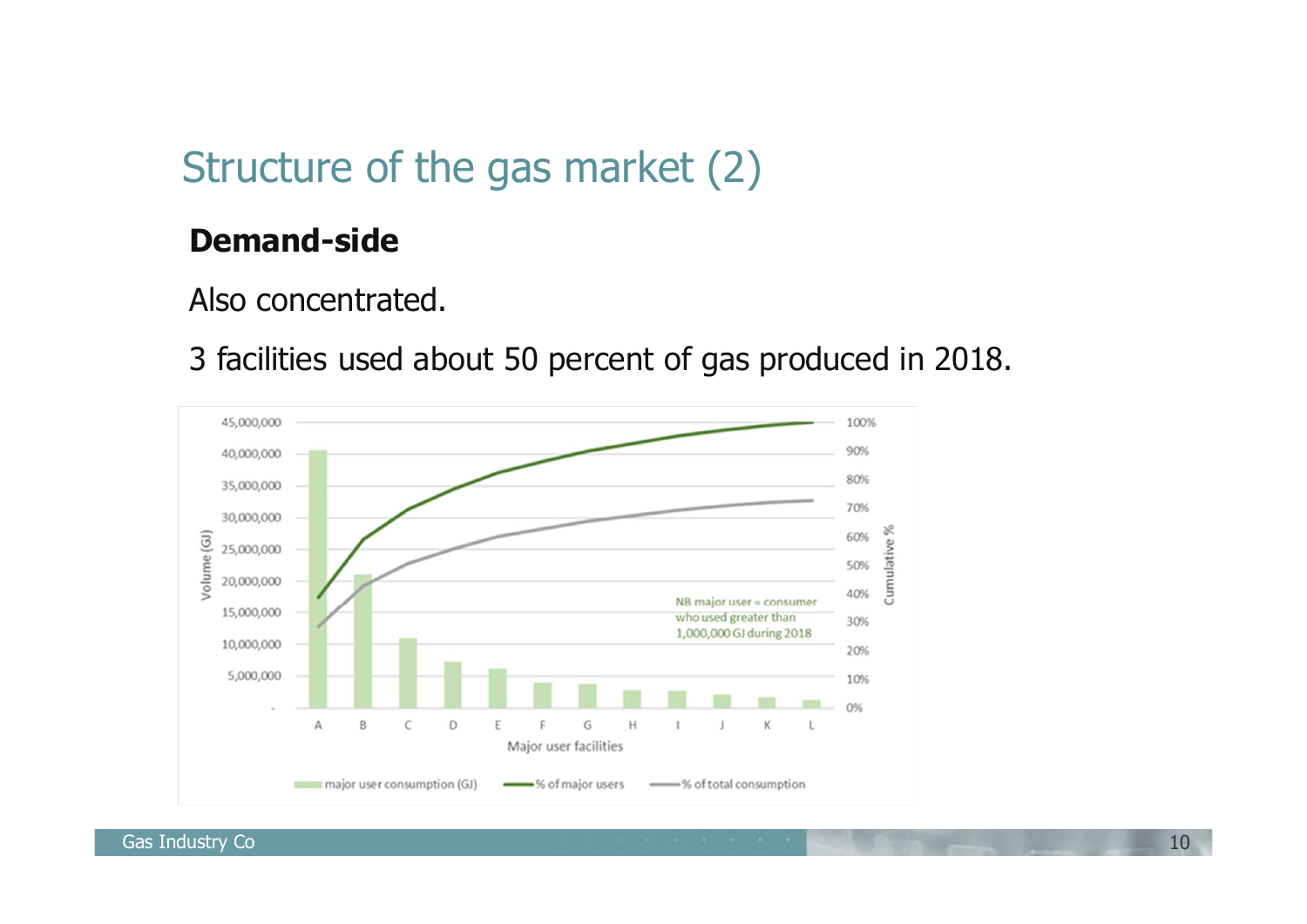# Implications (1)

| <b>Information</b>                                                                                                                                                                                                                                                                                                                       | <b>Comment</b>                                                                                                                                                                                                                                                                                                  |
|------------------------------------------------------------------------------------------------------------------------------------------------------------------------------------------------------------------------------------------------------------------------------------------------------------------------------------------|-----------------------------------------------------------------------------------------------------------------------------------------------------------------------------------------------------------------------------------------------------------------------------------------------------------------|
| <b>Planned outage information: Producers</b><br>Some information is voluntarily made public<br>Producers provide information to GSA counterparties<br>Some timeframe information available at Jam Solutions.<br><b>Planned outage information: Major users</b><br>Timeframe information for some users is available on<br>Jam Solutions. | Generally, information is not publicly<br>disclosed by either producers or major<br>gas users.<br>Planned outage information is publicly<br>disclosed in other markets we've<br>reviewed.<br>Limited information may affect the<br>efficient operation of the market and<br>lead to fairness issues.            |
| <b>Unplanned outage information: Producers</b><br>Producers provide information to GSA counterparties<br>Sometimes (limited) public disclosure.<br><b>Unplanned outage information: Major users</b><br>Major users do not publicly disclose this information.                                                                            | Generally, information is not publicly<br>disclosed by either producers or major<br>gas users.<br>Information is (or will be) publicly<br>$\bullet$<br>disclosed in other markets we've<br>reviewed.<br>Limited information may affect the<br>efficient operation of the market and<br>lead to fairness issues. |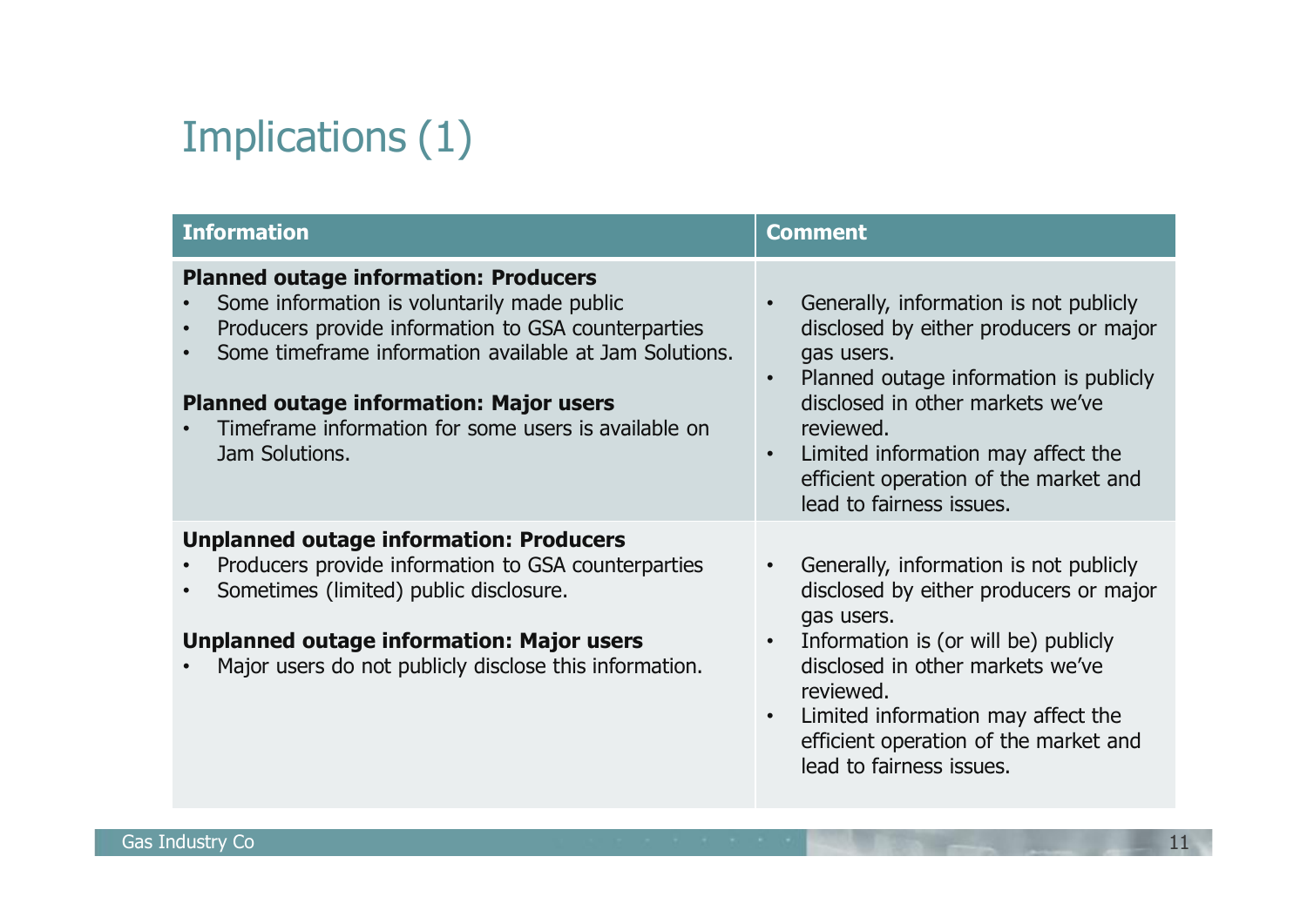# Implications (2)

| <b>Information</b>                                                                                                                                                                  | <b>Comment</b>                                                                                                                                                                                                                                      |
|-------------------------------------------------------------------------------------------------------------------------------------------------------------------------------------|-----------------------------------------------------------------------------------------------------------------------------------------------------------------------------------------------------------------------------------------------------|
| <b>Reserves information</b><br>Petroleum field reserves (2P and 2C) and production<br>information are disclosed annually under the CMA                                              | Tightening supply conditions and<br>reduced deliverability flexibility increase<br>the importance of upstream information.                                                                                                                          |
| <b>Permit information</b><br>Prospecting, exploration and mining information is<br>disclosed under the CMA $-$ available with a 5 year lag                                          | Tightening supply conditions increase<br>the importance of information regarding<br>future reserves.                                                                                                                                                |
| <b>Forecast production information</b><br>No forecast production information is provided.                                                                                           | A lack of information may limit parties'<br>understanding of gas availability and<br>liquidity.<br>Production information is important for<br>$\bullet$<br>the electricity system operator's<br>understanding of electricity security of<br>supply. |
| Wholesale prices & aggregate traded volume<br>Price and volume information for gas traded under<br>bilateral contracts and brokered arrangements is not<br>available to the market. | An understanding of market<br>$\bullet$<br>fundamentals, including quantity and<br>price, is important for market<br>participants to make good decisions.                                                                                           |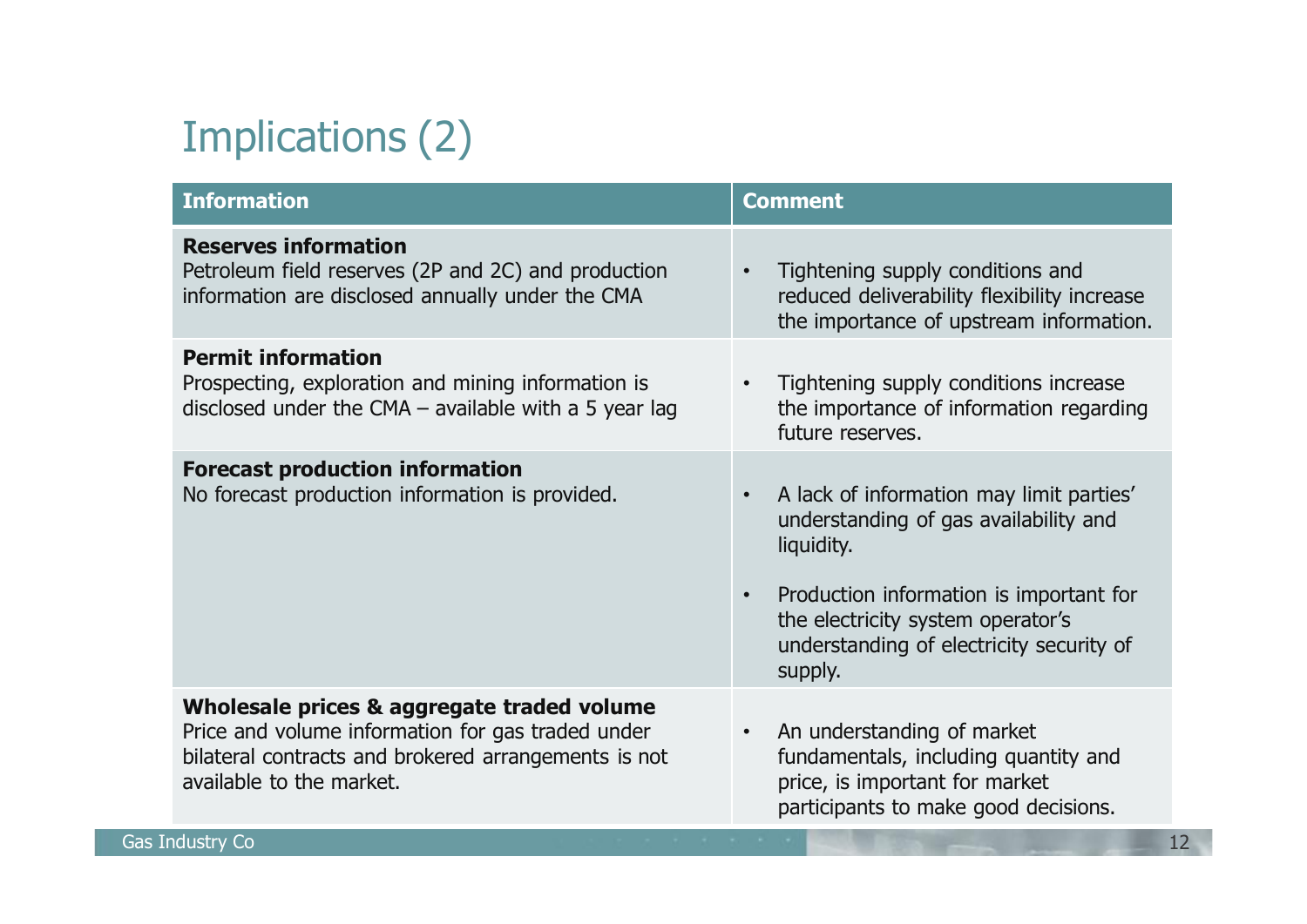## Relevance to Gas Act and GPS Objectives

| <b>Government Policy Objective</b>                                                                                       | <b>Comment</b>                                                                                                                                                                                                                                        |
|--------------------------------------------------------------------------------------------------------------------------|-------------------------------------------------------------------------------------------------------------------------------------------------------------------------------------------------------------------------------------------------------|
| The facilitation and promotion of the ongoing supply<br>of gas by providing access to competitive market<br>arrangements | Some parties may be making decisions based on<br>incomplete, inaccurate and dated information.<br>Limited and uneven information availability may<br>$\bullet$<br>impact on the efficient operation of the<br>wholesale gas market from time-to-time. |
| Barriers to competition in the gas industry are<br>minimised                                                             | An inability for all parties to have access to a<br>common pool of information may affect<br>competition in the market.                                                                                                                               |
| Incentives for investment in gas processing facilities,<br>transmission and distribution are maintained or<br>enhanced   | Upstream investment is unlikely to be affected<br>$\bullet$<br>by limited information because of GSAs<br>A lack of information transparency may affect<br>$\bullet$<br>other parties' ability to make investment<br>decisions.                        |
| Delivered gas costs and prices are subject to<br>sustained downward pressure                                             | Limited information transparency and<br>$\bullet$<br>asymmetry may lead to delivered gas costs and<br>prices being higher than they otherwise would<br>be.                                                                                            |
| Risks relating to security of supply are properly<br>and efficiently managed by all parties                              | Effective and efficient risk mitigation (including<br>$\bullet$<br>security of supply risks) requires all parties to<br>have complete, accurate and timely access to<br>market information.                                                           |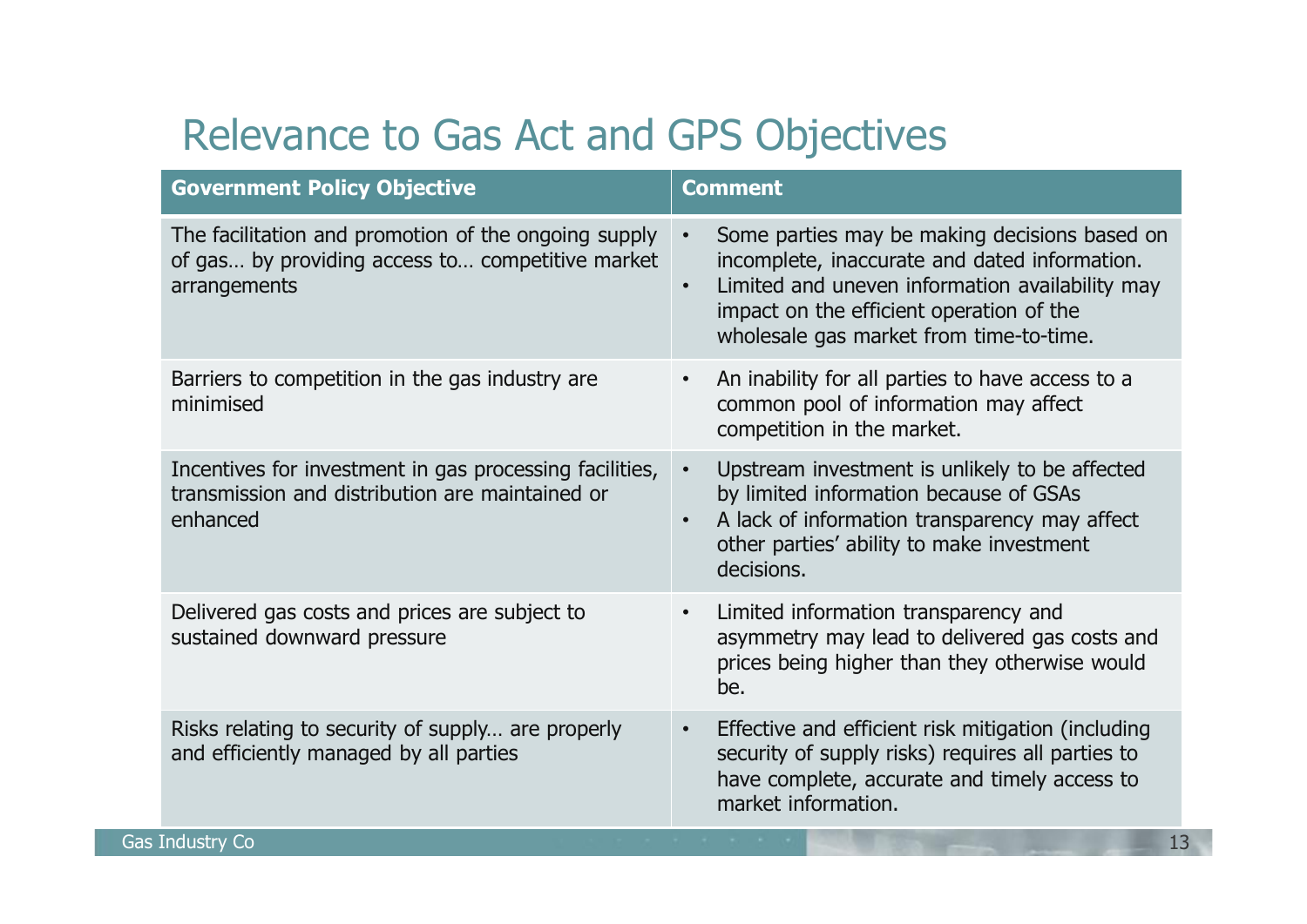

- What do you consider to be the information gaps in the gas market (if any)?
- What are the impacts of any identified gaps?
- What are the issues and costs associated with disclosing information to address identified gaps (if any)?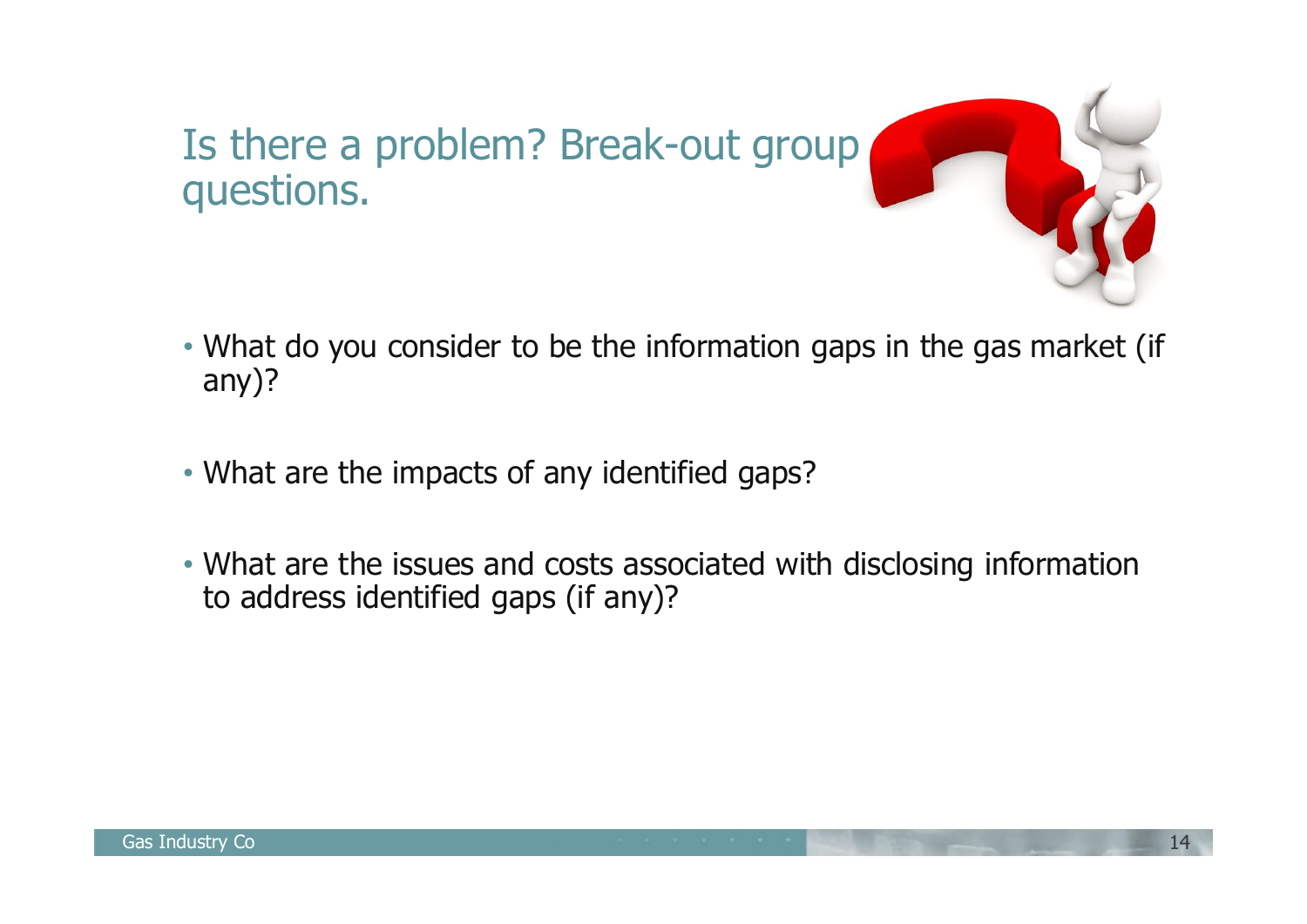## Update on Gas Act changes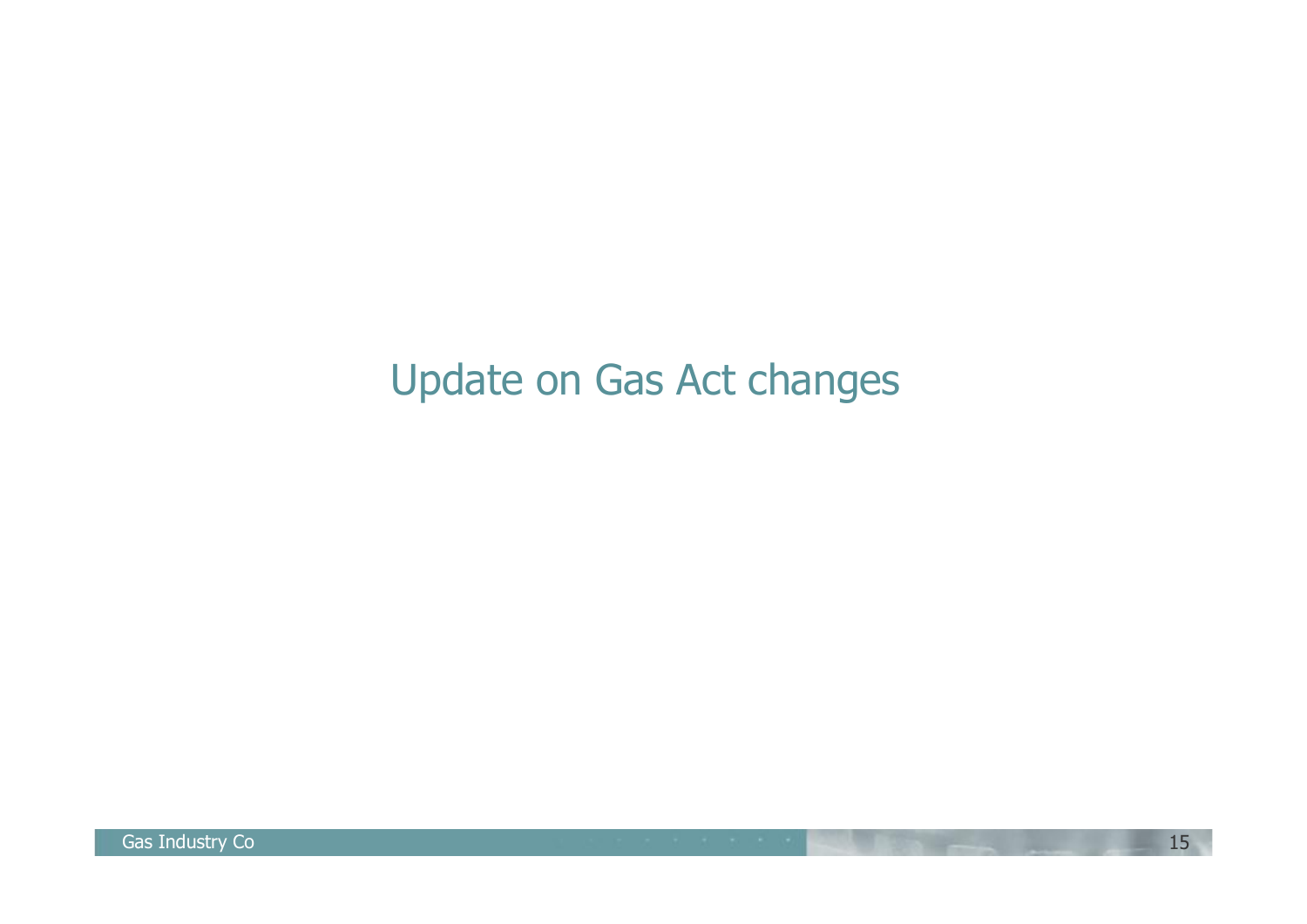

Gas Industry Co **16 and 16** and 16 and 16 and 16 and 16 and 16 and 16 and 16 and 16 and 16 and 16 and 16 and 16 and 16 and 16 and 16 and 16 and 16 and 16 and 16 and 16 and 16 and 16 and 16 and 16 and 16 and 16 and 16 and 1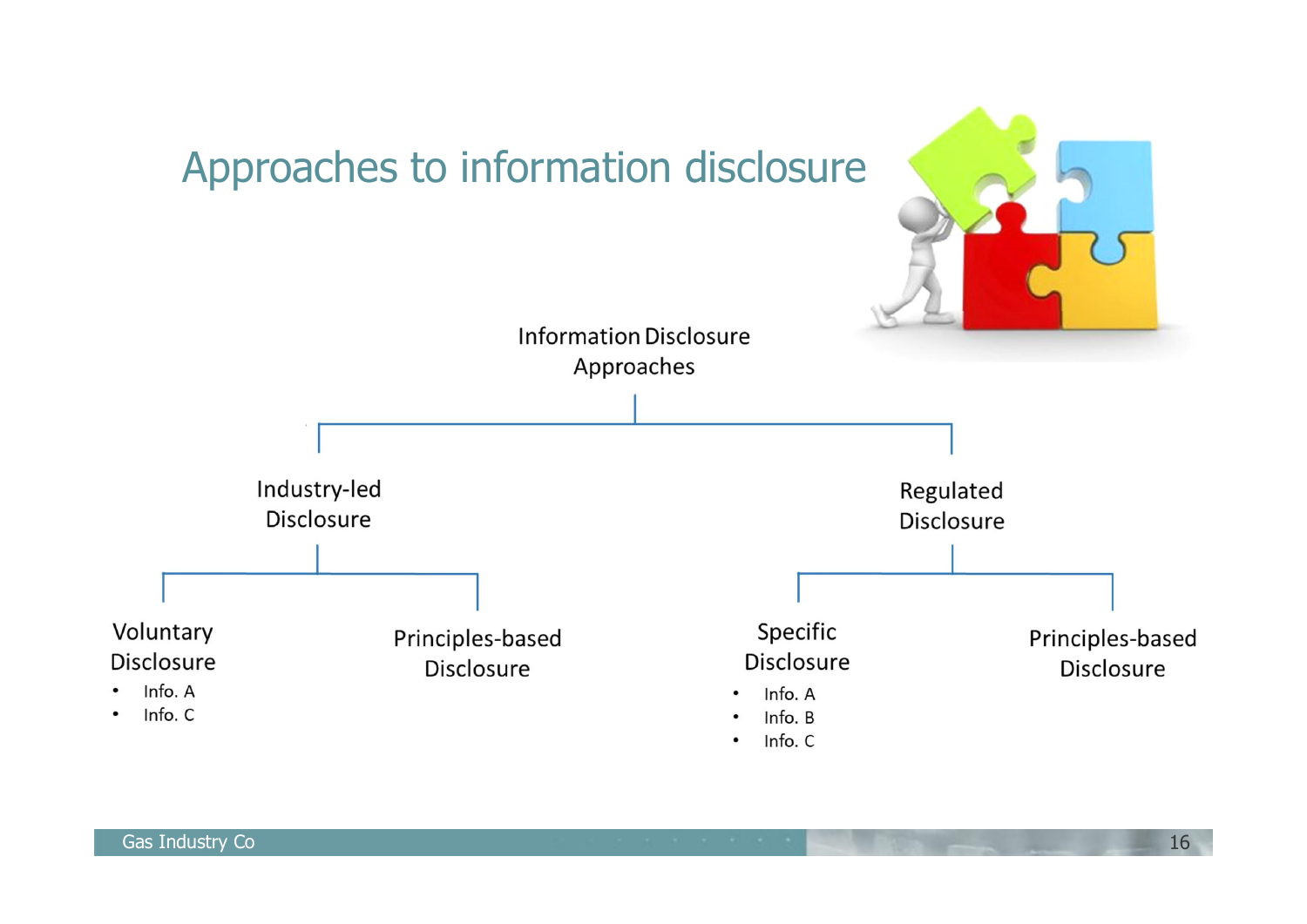## Implementation: industry-led & regulatory options

- An information disclosure regime could be implemented either as an industry arrangement or as a regulated regime.
- The Gas Act requires GIC to ensure that an information disclosure regime is unlikely to be satisfactorily achieved by means other than regulation
- Will consider regulation where industry-led approach is unlikely to achieve the objective satisfactorily.
- Interested in parties' perspectives on implementation of a framework as an industry arrangement.

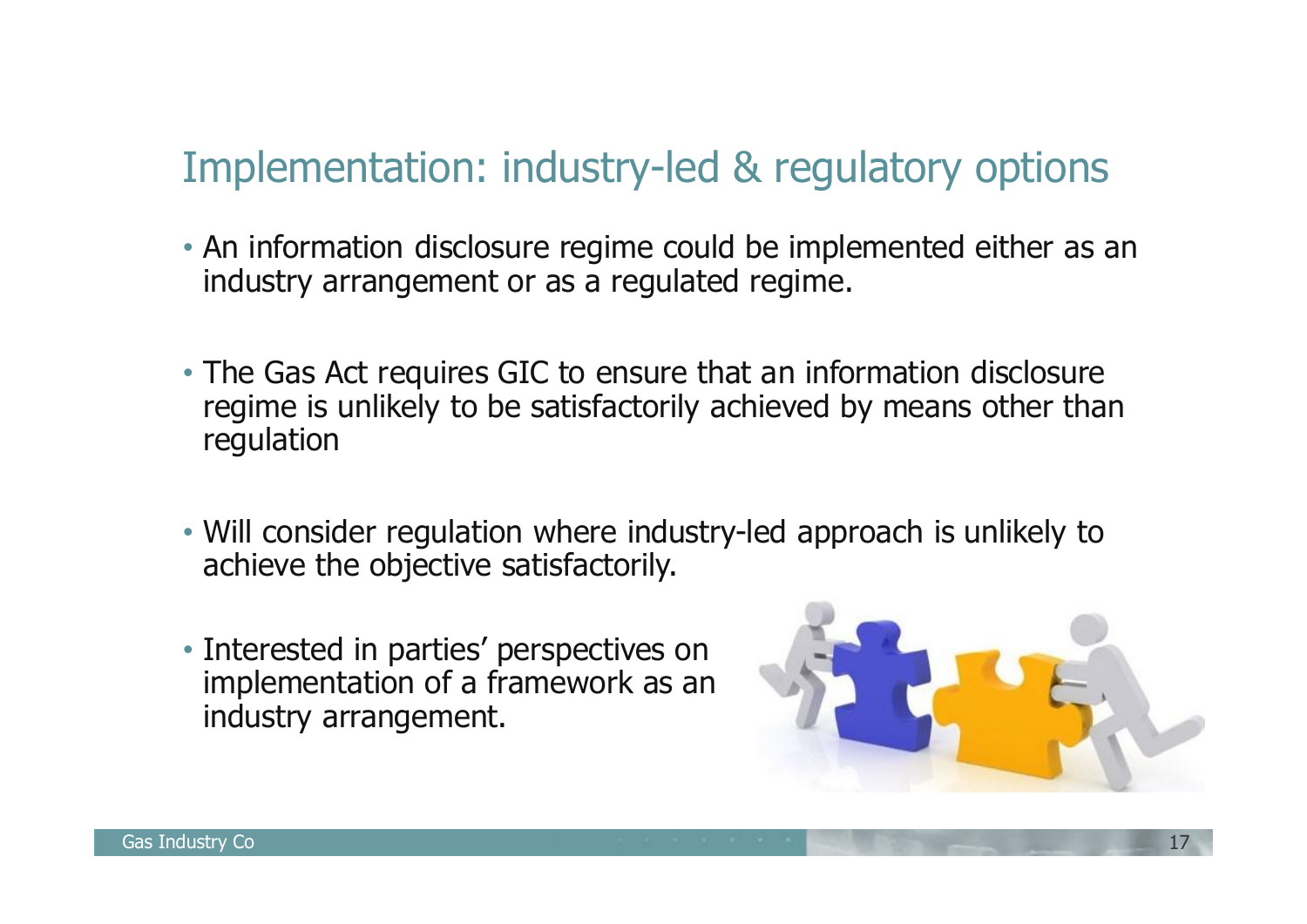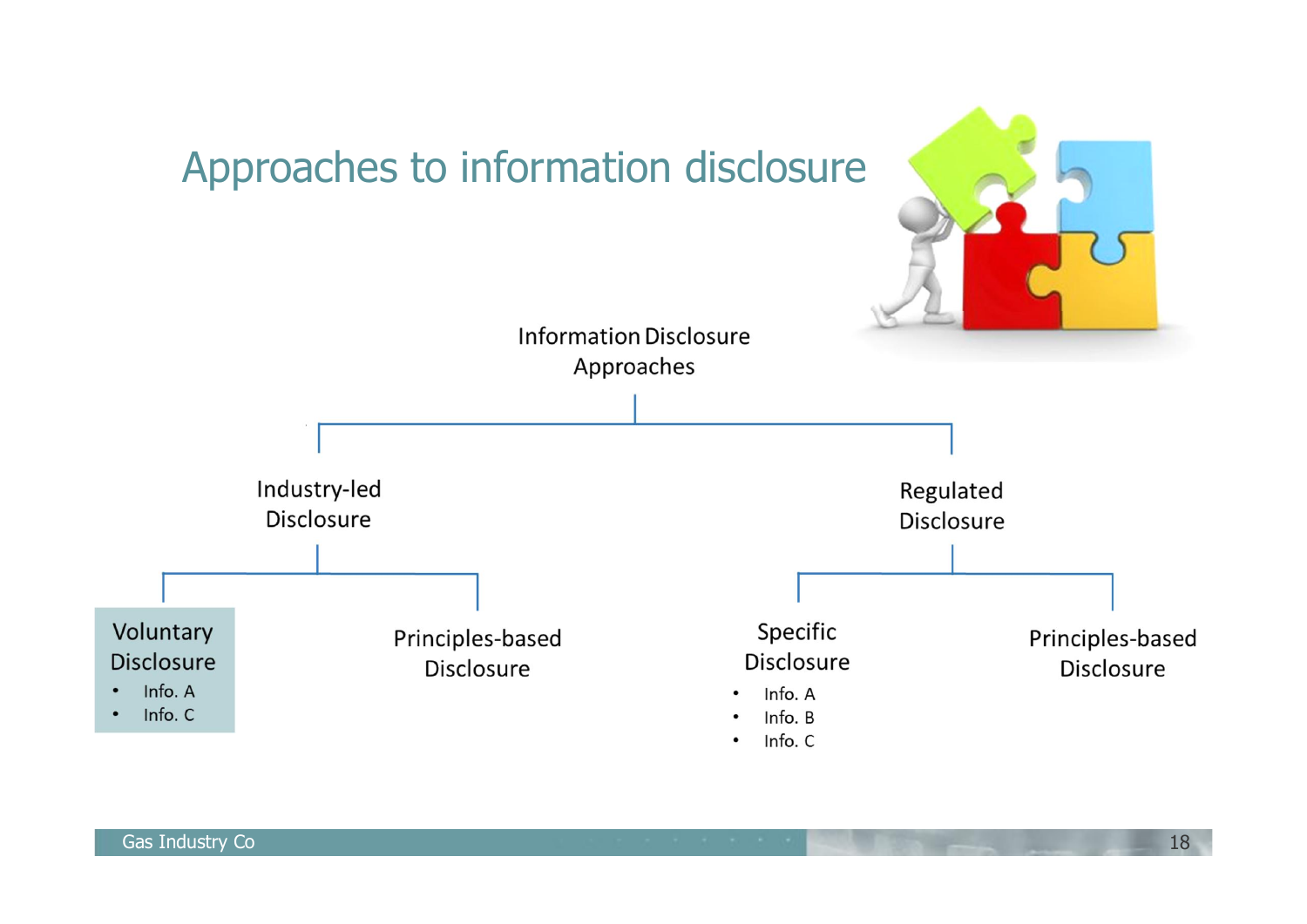### Voluntary disclosure: description

- An industry-led arrangement; regulation not required
- Disclosure of information made on a voluntary basis e.g. under a multi-party agreement or information protocol.
- Framework would set out the various 'rules' around disclosure, including the types and particular elements of information.

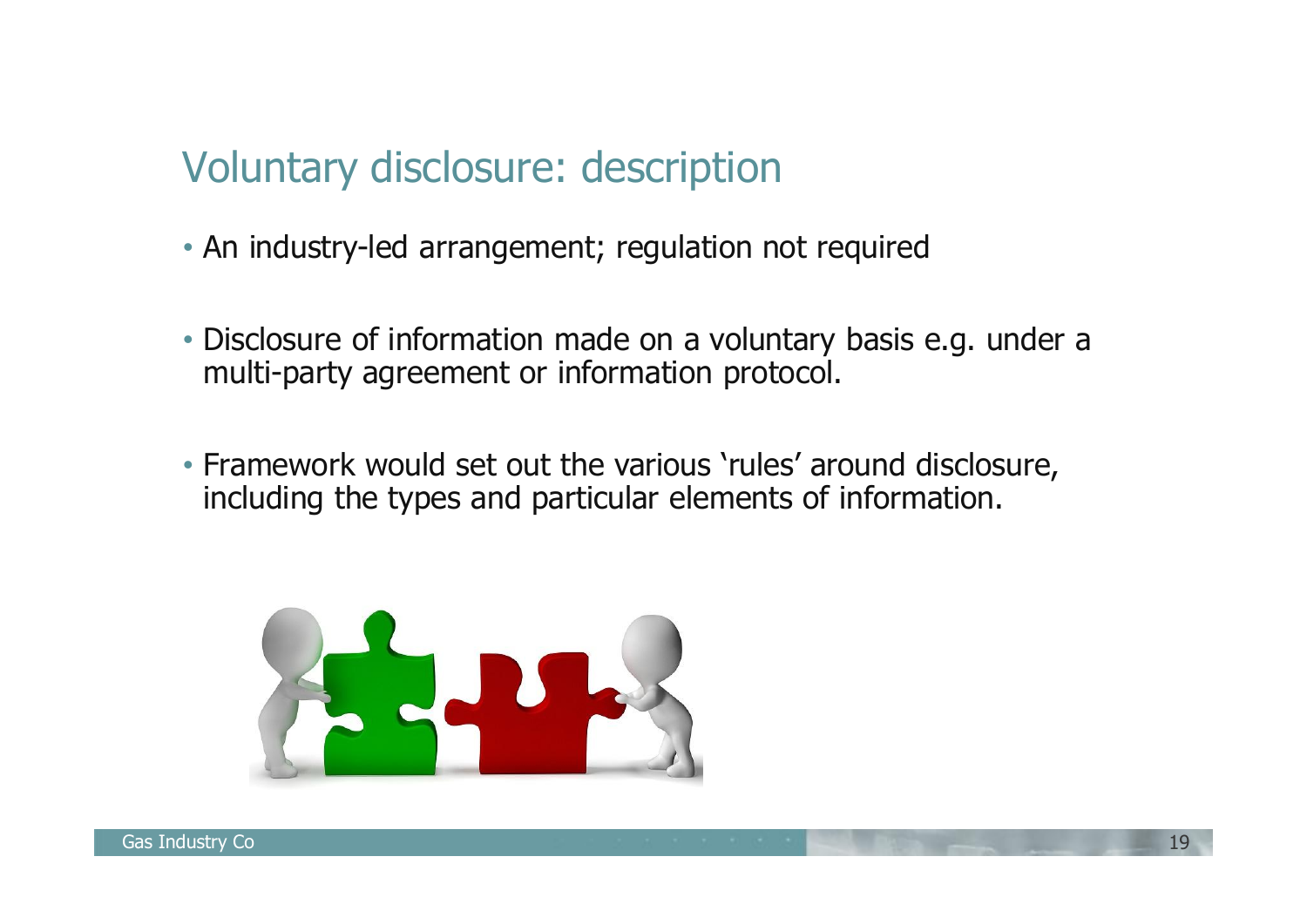## Voluntary disclosure: pros and cons

| <b>Advantages</b>                                                                                                                                                                                                                                                                                          | <b>Disadvantages</b>                                                                                                                                                                                                                                                                                                                                                                                                                                                                                                                                                                                                                                                                                                                                           |
|------------------------------------------------------------------------------------------------------------------------------------------------------------------------------------------------------------------------------------------------------------------------------------------------------------|----------------------------------------------------------------------------------------------------------------------------------------------------------------------------------------------------------------------------------------------------------------------------------------------------------------------------------------------------------------------------------------------------------------------------------------------------------------------------------------------------------------------------------------------------------------------------------------------------------------------------------------------------------------------------------------------------------------------------------------------------------------|
| Consistent with an industry-led approach to<br>$\bullet$<br>governance of the sector.<br>Likely to be a relatively low-cost solution.<br>$\bullet$<br>Relatively unobtrusive, light-handed option.<br>$\bullet$<br>Faster to implement once parties have agreed to<br>$\bullet$<br>a disclosure framework. | Some parties have said they do not support<br>$\bullet$<br>information disclosure; they may not participate<br>in information sharing.<br>Some JV arrangements between upstream<br>parties may preclude voluntary disclosure.<br>Incentives for some parties to 'hold-out'; partial<br>coverage would undermine a voluntary<br>disclosure regime and be unlikely to meet the<br>regulatory objective.<br>It may be difficult to get agreement to any form<br>of 'meaningful' disclosure framework. It could<br>take a long time to get a framework in place.<br>Information disclosure could be uneven, creating<br>uncertainty in the market.<br>Arrangements could break down over time.<br>No regulatory incentives to encourage<br>appropriate behaviours. |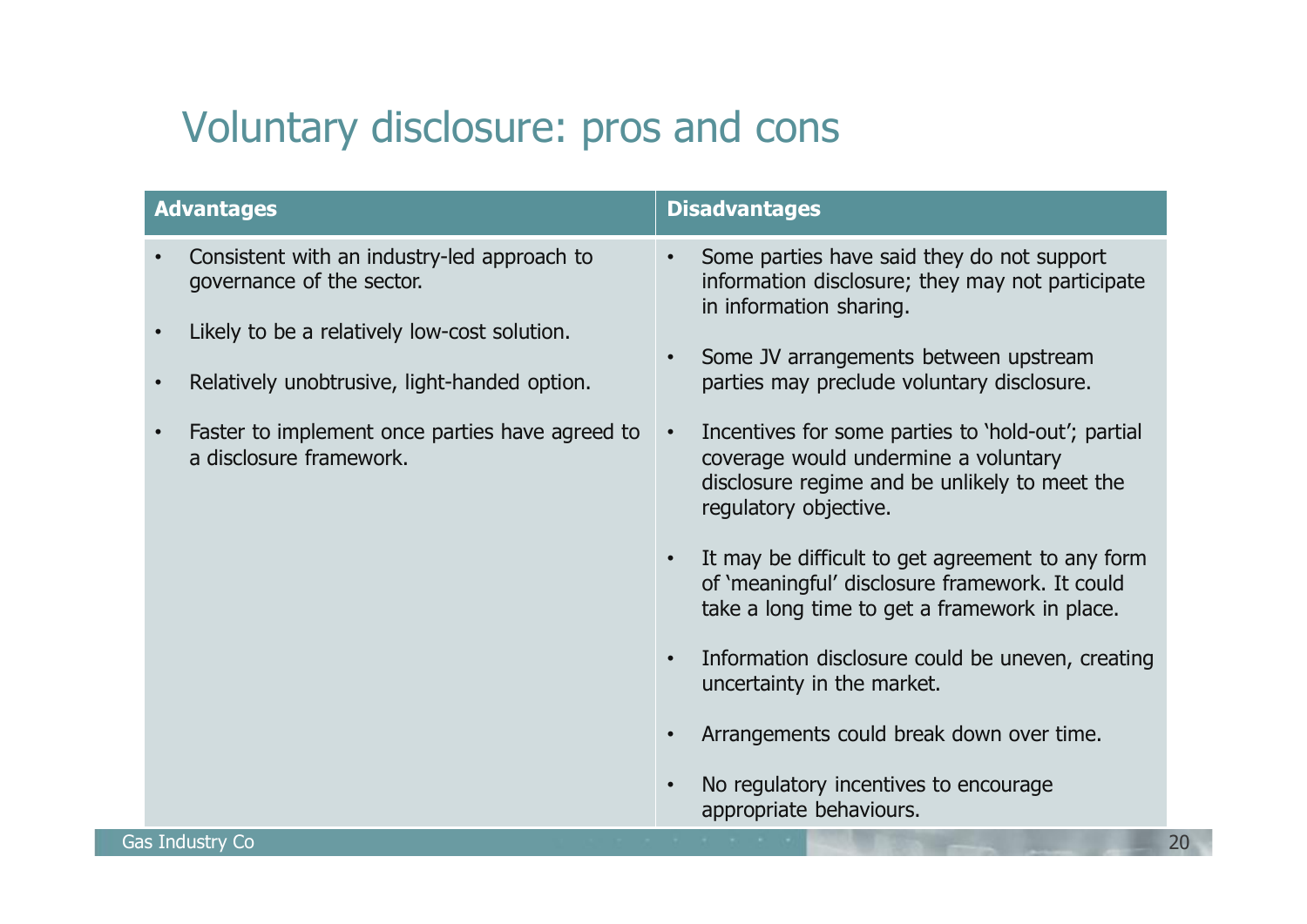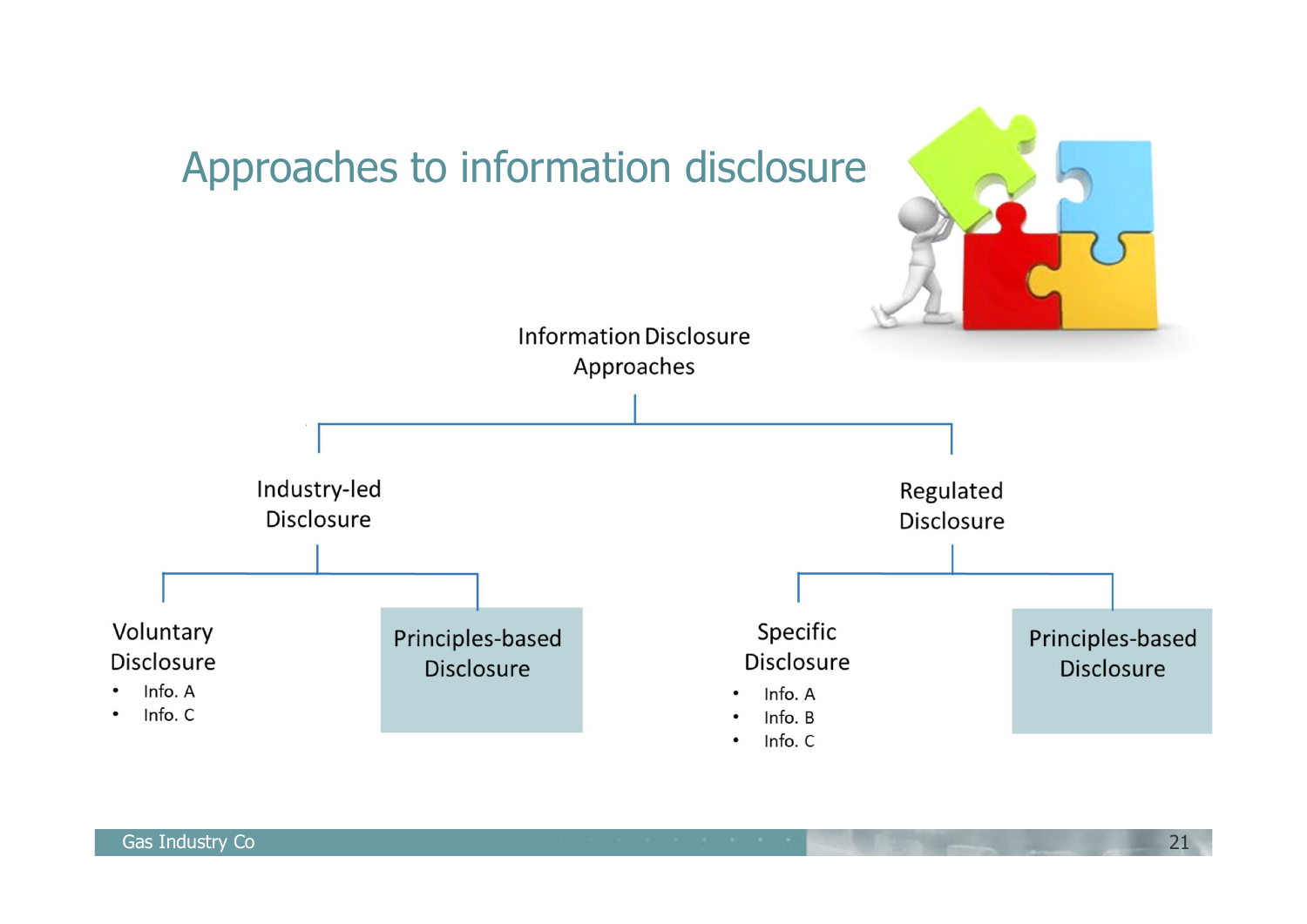## Principles-based disclosure: description (1)

- Mode of disclosure that relies upon principles as opposed to distinct rules.
- Parties would disclose any information that they hold that they expect would have a material impact on prices in the wholesale market if it was made publicly available.
- Approach is used in Europe (REMIT), the NZX (continuous disclosure) and the NZ electricity sector.
- May include exclusions, for example to avoid impacts on companies' IP.
- Guidelines developed by the industry body to assist parties.
- Monitoring regime/incentives to measure adherence.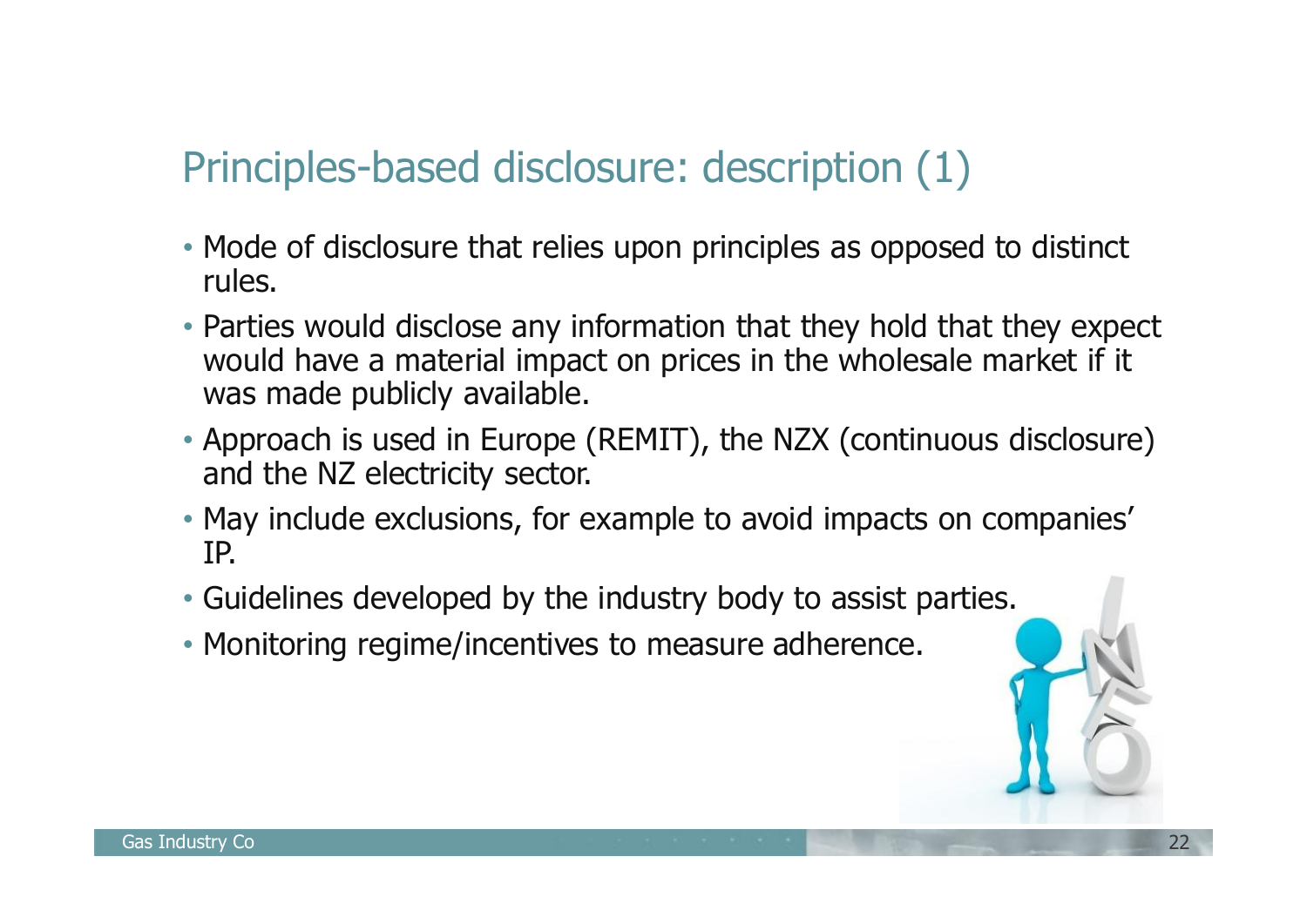### Principles-based disclosure: description (2)

- Could be implemented as an industry-led or regulatory arrangement.
- In all countries and markets we have reviewed, principles-based disclosure is implemented under regulation.
- Practical issues could make an industry-led approach difficult.
- For instance, key compliance monitoring and enforcement aspects may be difficult under an industry-led approach.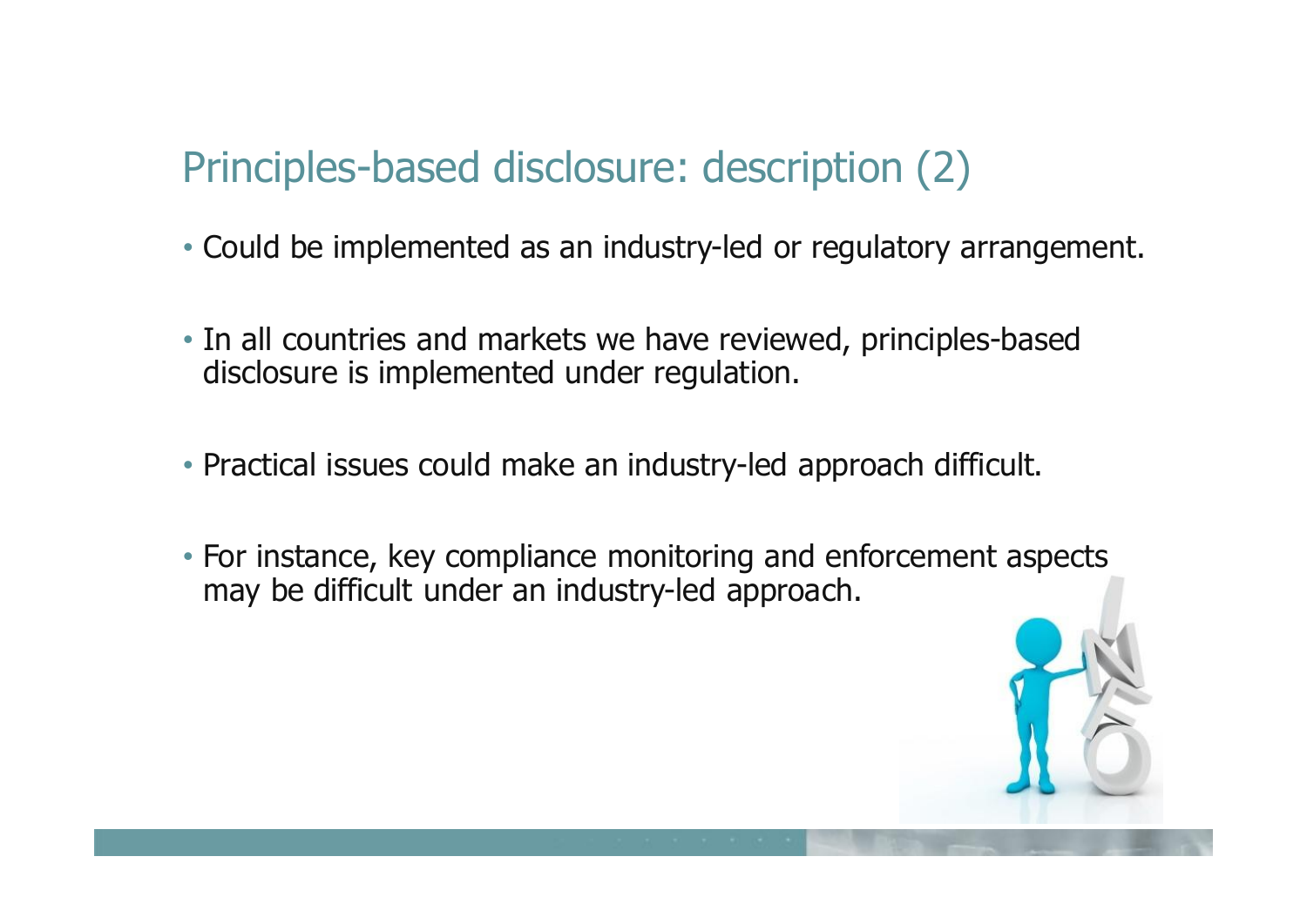## Principles-based disclosure: pros and cons

|           | <b>Advantages</b>                                                                                                                                                     | <b>Disadvantages</b>                                                                                        |
|-----------|-----------------------------------------------------------------------------------------------------------------------------------------------------------------------|-------------------------------------------------------------------------------------------------------------|
|           | Can cover a variety of circumstances, some of<br>which may be unforeseen initially.                                                                                   | May lead to uncertainty as to what pieces of<br>information should be disclosed $\rightarrow$ cost.         |
| $\bullet$ | If drafted broadly enough, less likely to require<br>amendments to cover unanticipated issues.                                                                        | May be difficult for industry body to monitor<br>compliance $\rightarrow$ monitoring cost.                  |
| $\bullet$ | Outcomes-based approach - focussed on<br>achieving the desired outcome $-$ an efficient<br>wholesale gas market $-$ rather than a<br>prescriptive rules-based regime. | Can require high levels of guidance.<br>Potential for parties to take diverse approaches<br>to disclosure.  |
| $\bullet$ | Consistent with approach adopted in NZ<br>electricity market $(\rightarrow$ pan energy-sector<br>consistency).                                                        | If exclusions are included (e.g. electricity Code),<br>there may be disagreement over their<br>application. |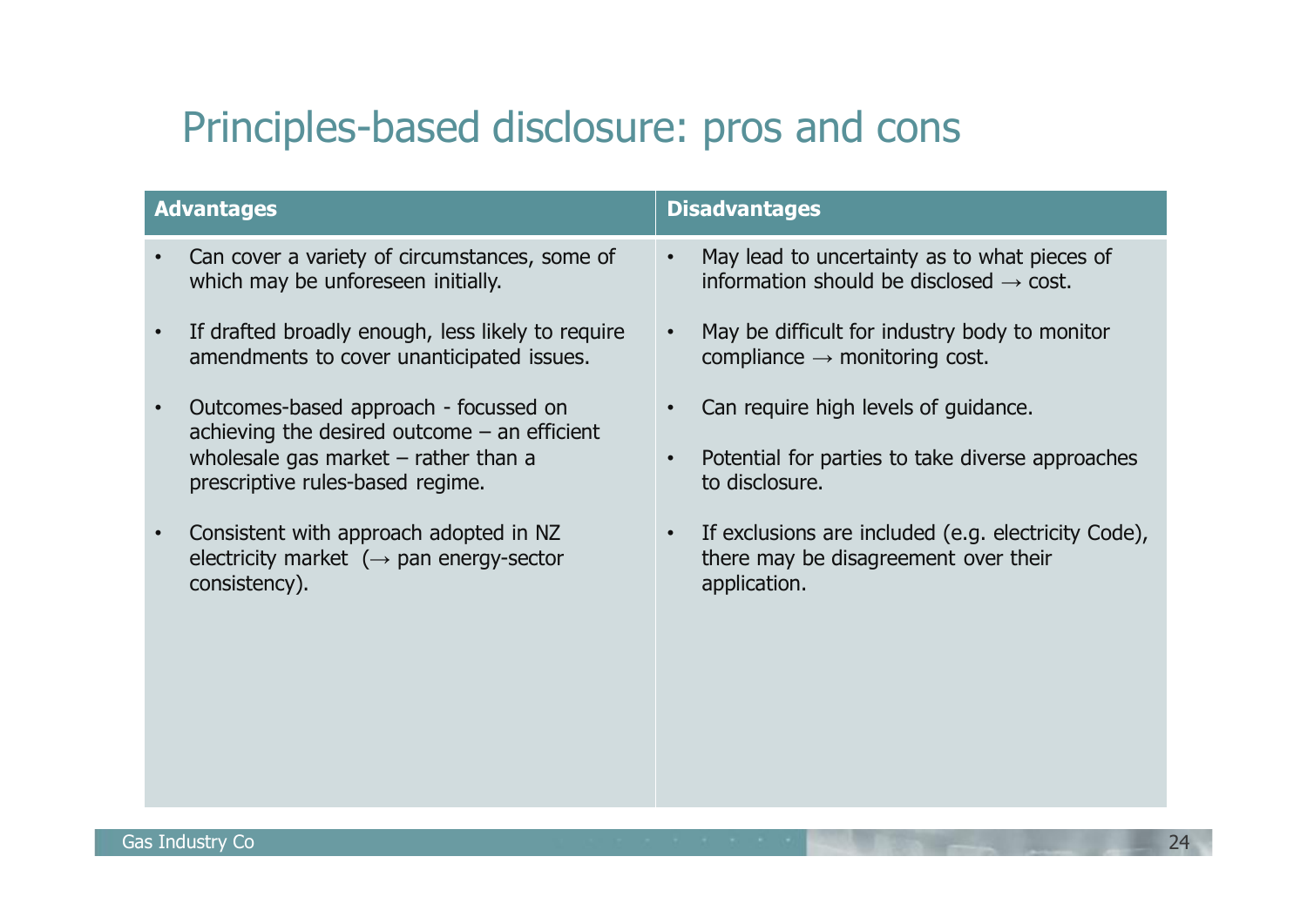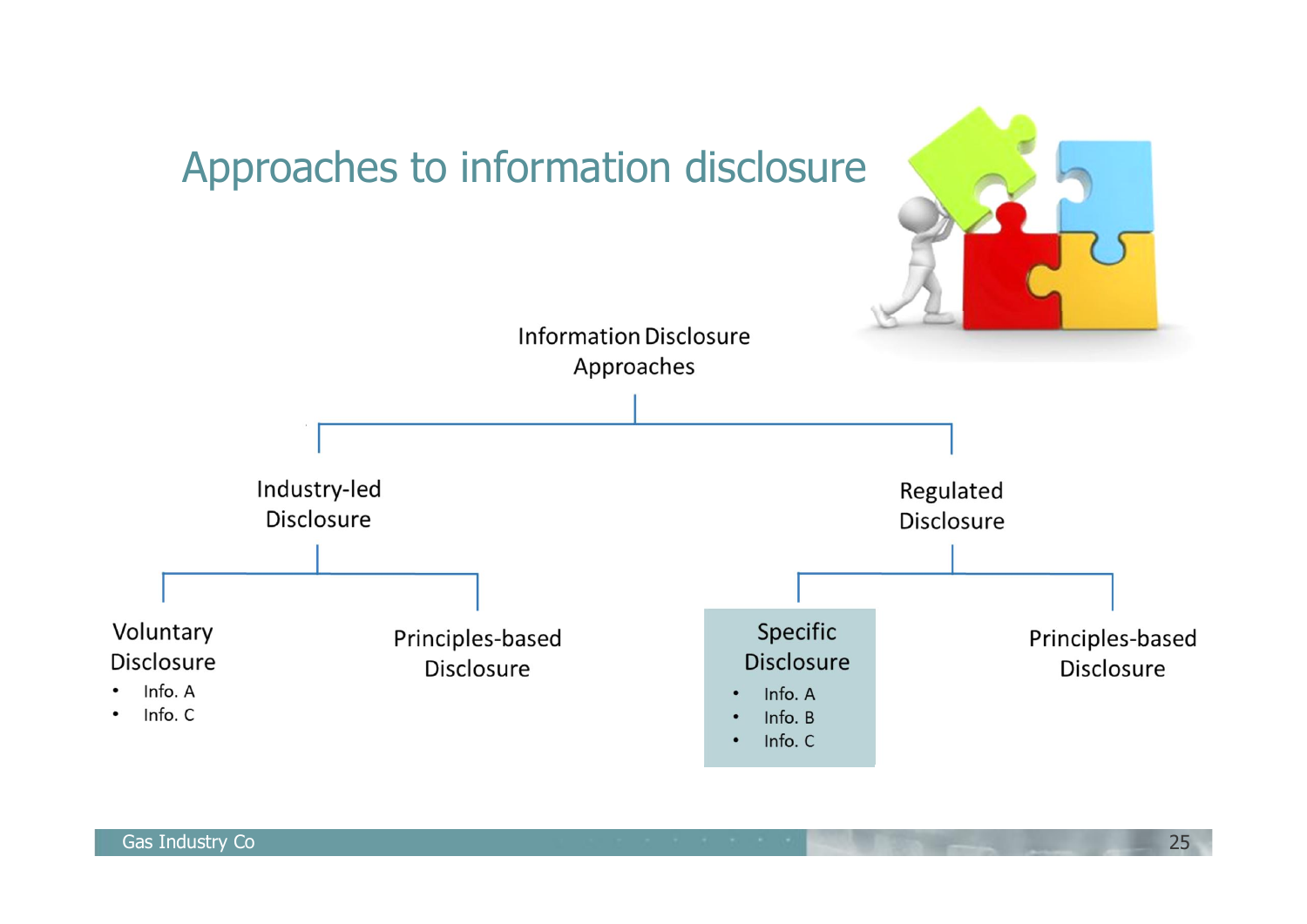### Specific information disclosure: description

- Information provided by parties is based on compliance with specific disclosure rules.
- Approach used in Western and East Coast Australia gas markets (gas bulletin boards and gas statement of opportunities).
- A regulatory approach rules defined in regulation.

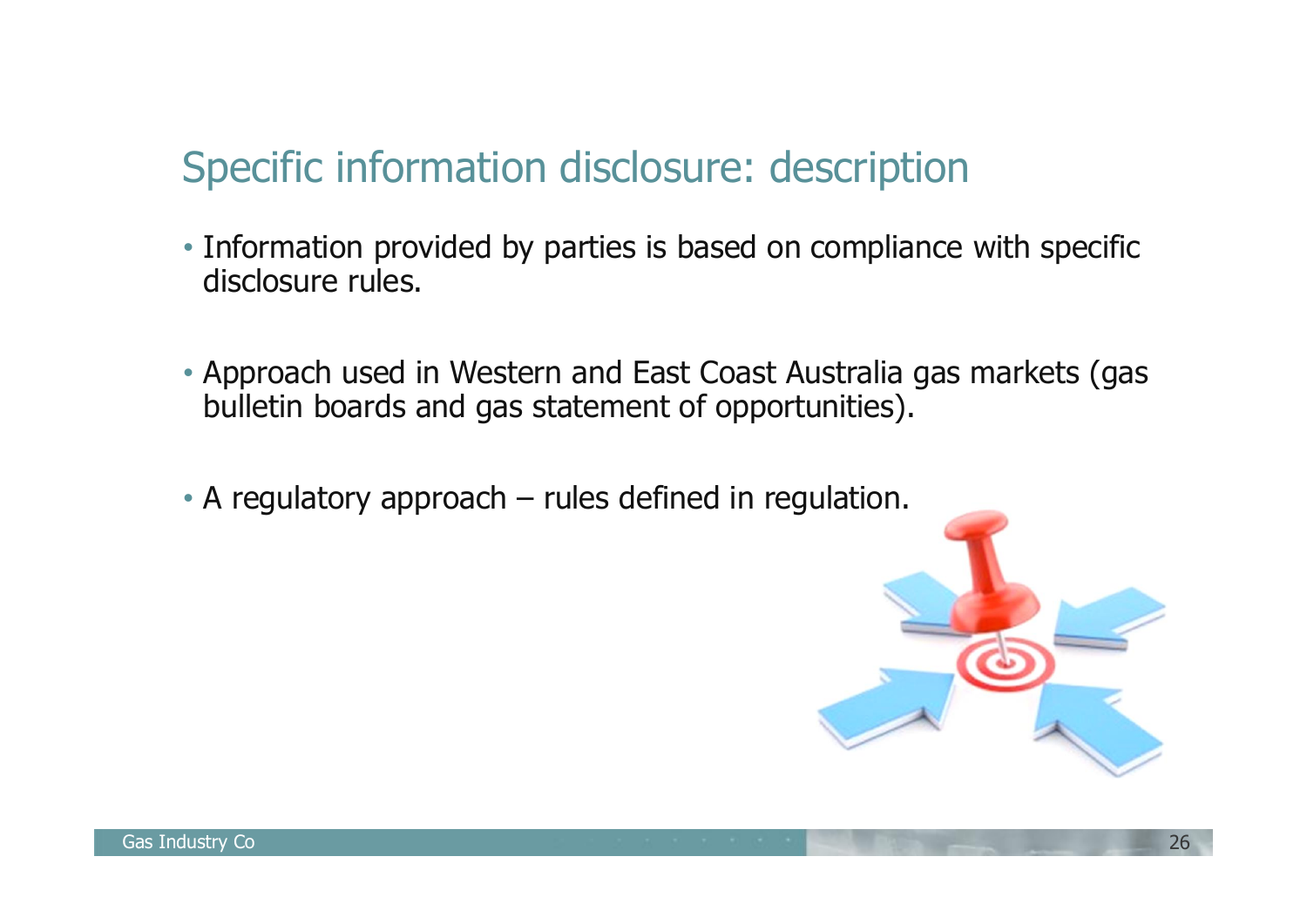## Specific information disclosure: pros and cons

| <b>Advantages</b>                                                                                                       | <b>Disadvantages</b>                                                                                                                           |
|-------------------------------------------------------------------------------------------------------------------------|------------------------------------------------------------------------------------------------------------------------------------------------|
| Disclosure requirements are well-defined.<br>$\bullet$<br>More cost effective than principles-based option<br>$\bullet$ | Rigid approach - may not be adaptable to<br>$\bullet$<br>changes in the gas wholesale market. Revisions<br>to rules may be required over time. |
| - from both regulator and participant<br>perspectives.                                                                  | Challenges associated with drafting precise rules<br>- may contain gaps and ambiguities.                                                       |
| Less likely to be affected by allegations of<br>$\bullet$<br>regulatory inconsistency, bias or arbitrariness.           | Potential for parities to 'game the rules'.                                                                                                    |
|                                                                                                                         | Different to approach in NZ electricity sector.                                                                                                |
|                                                                                                                         |                                                                                                                                                |
|                                                                                                                         |                                                                                                                                                |
|                                                                                                                         |                                                                                                                                                |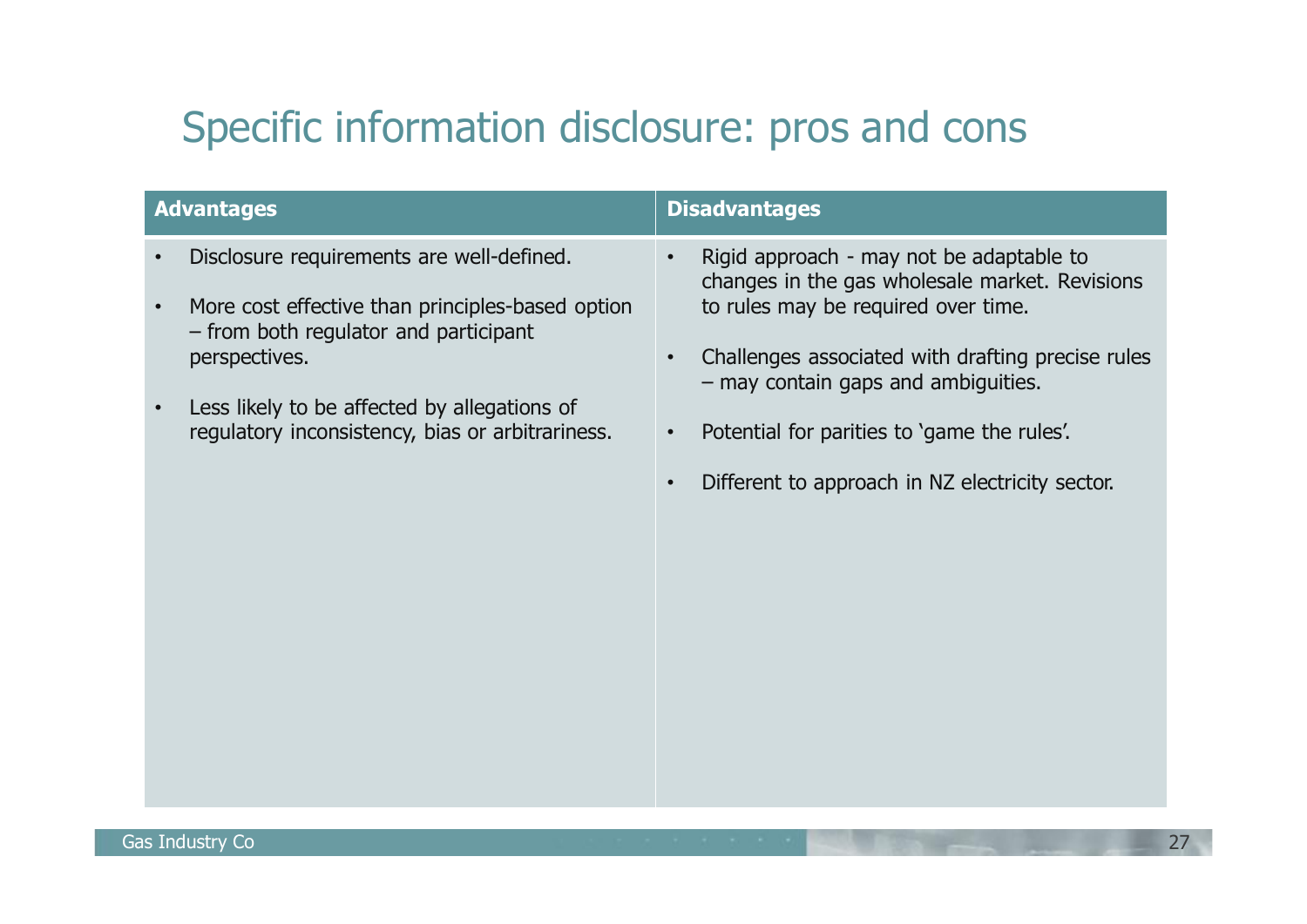### Mixture of approaches

- Information disclosure regime could be a mixture of approaches.
- For example, principles-based regime may be mixed with specific rules.
	- $\circ$  NZX continuous disclosure coupled with practice notes that specify particular types of information.
	- oElectricity principles-based disclosure coupled with specific rule around outage disclosure.

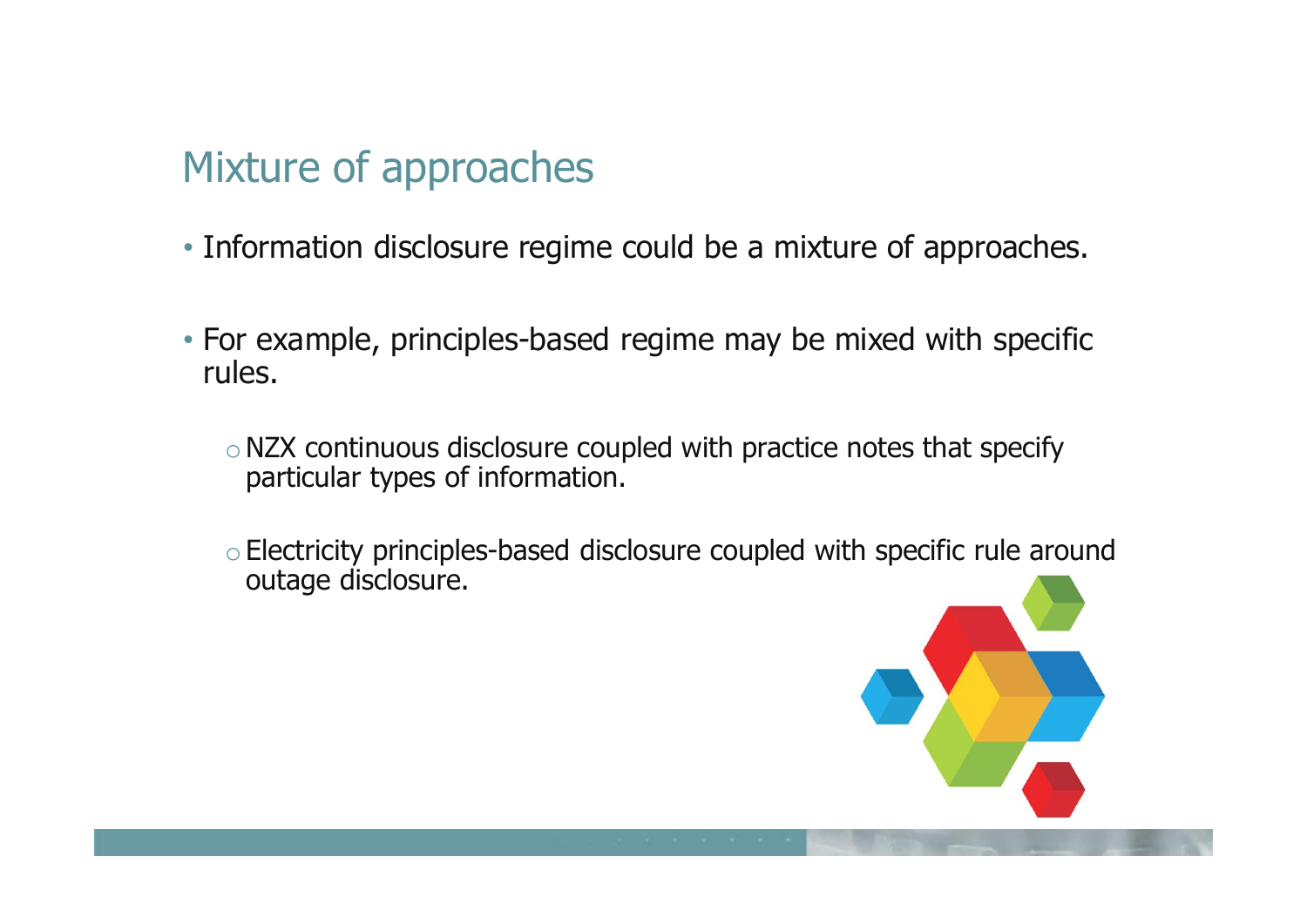## Coverage (1)

• Objective of an information disclosure regime would be to improve information transparency and reduce asymmetry to promote fairness and improve efficiency.

 $\rightarrow$  coverage of parties should extend across all parties whose actions could affect market volumes and prices.

• This logic has driven coverage of information disclosure in:

- oNZ wholesale electricity sector
- oAustralian gas markets
- oEuropean electricity and gas markets.

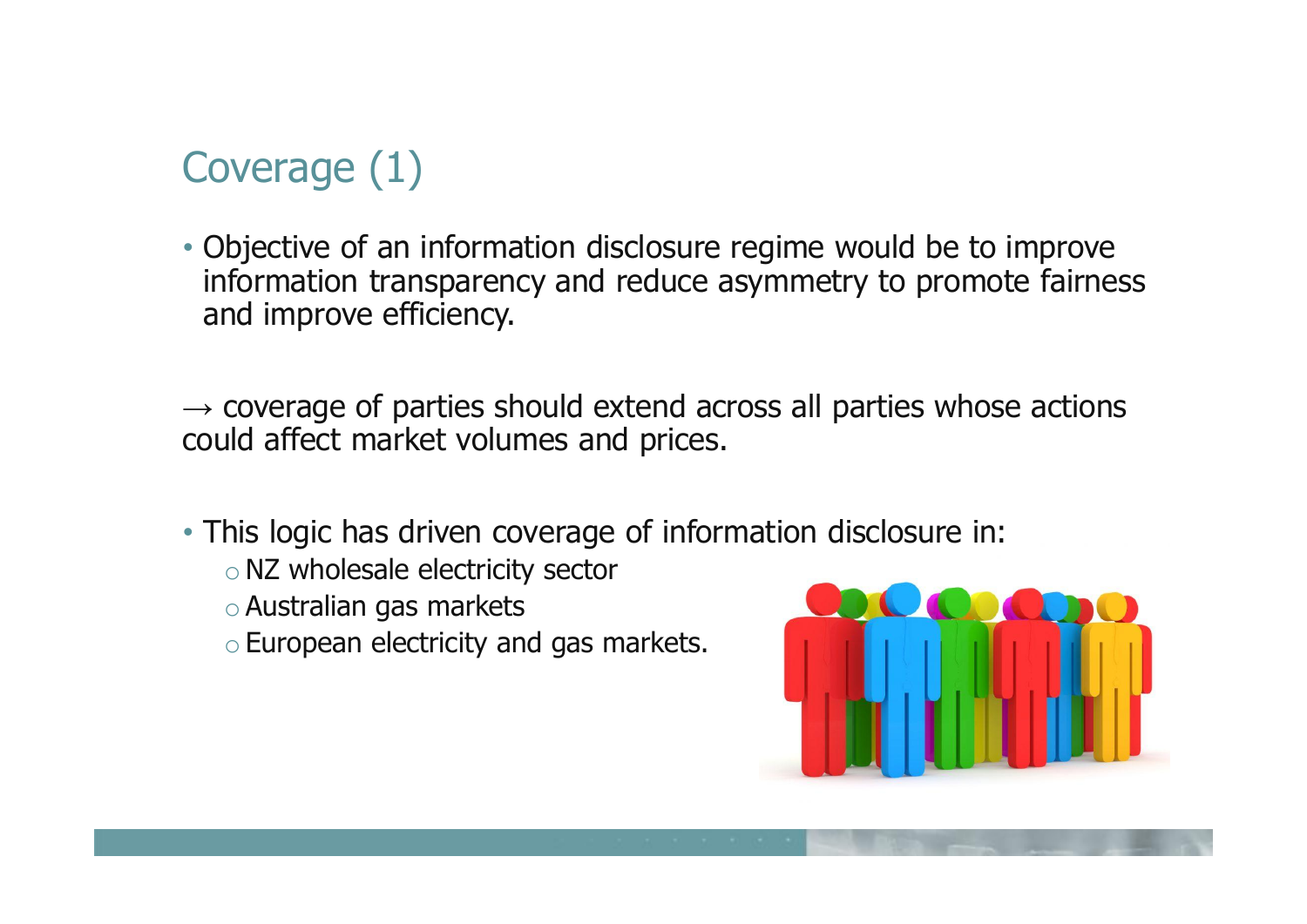## Coverage (2)

- Following this approach, coverage could include:
	- Producers
	- Transmission operators
	- Major users

• Market operation service providers

• Shippers

• Traders

- May be appropriate to include a minimum size threshold to focus information disclosure on those parties who could have a 'material' impact on the market.
- Interested to understand options for this threshold (if any).
- Some parties have commented that there are competitiveness issues associated with disclosure. Interested to understand these and how they weigh against potential benefits of information disclosure.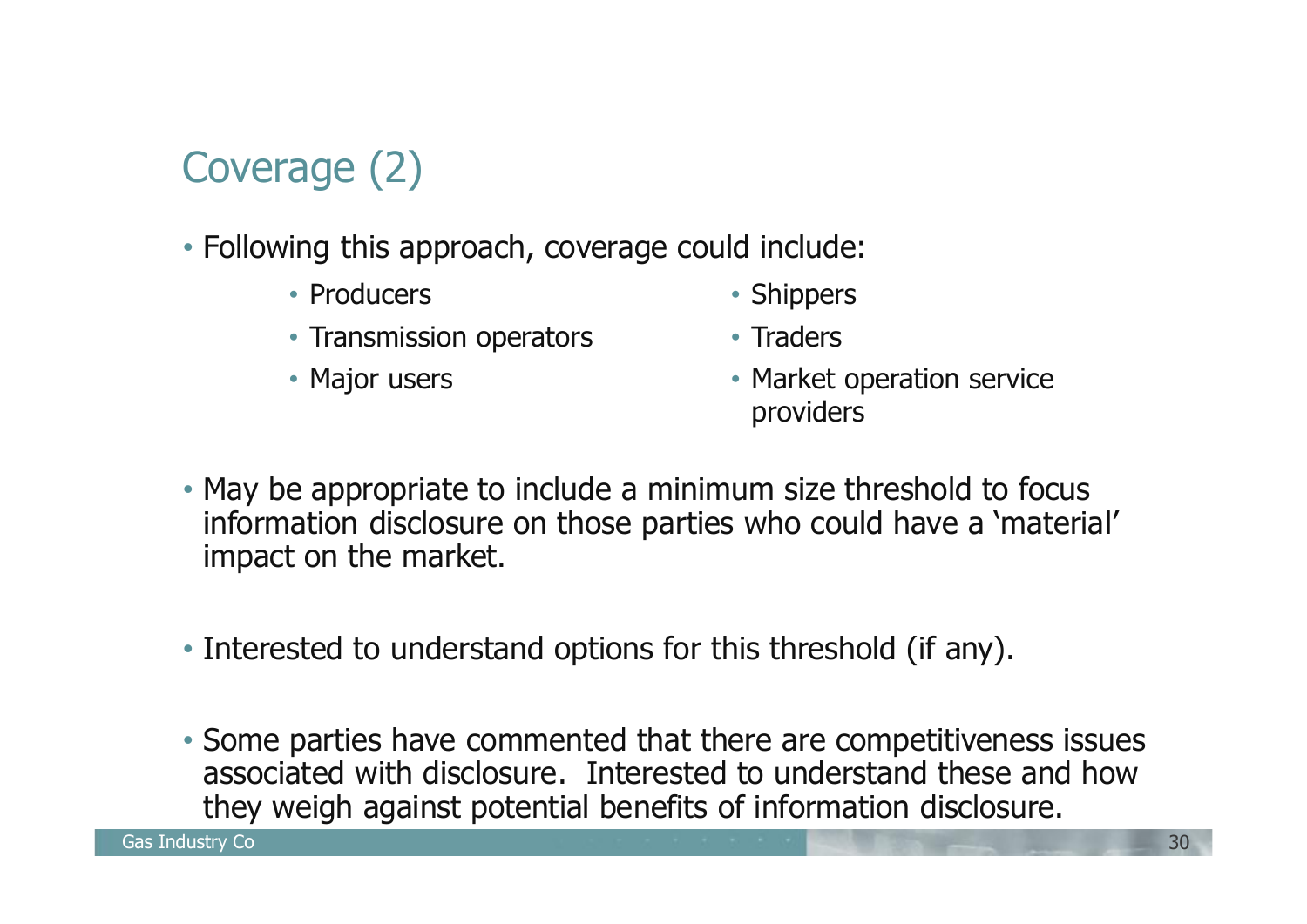#### Approaches to information disclosure: Break-out group questions



- What parties should be covered by a disclosure regime? Why? What are the issues?
- What do you consider to be the issues associated with industry-led and regulatory approaches to information disclosure?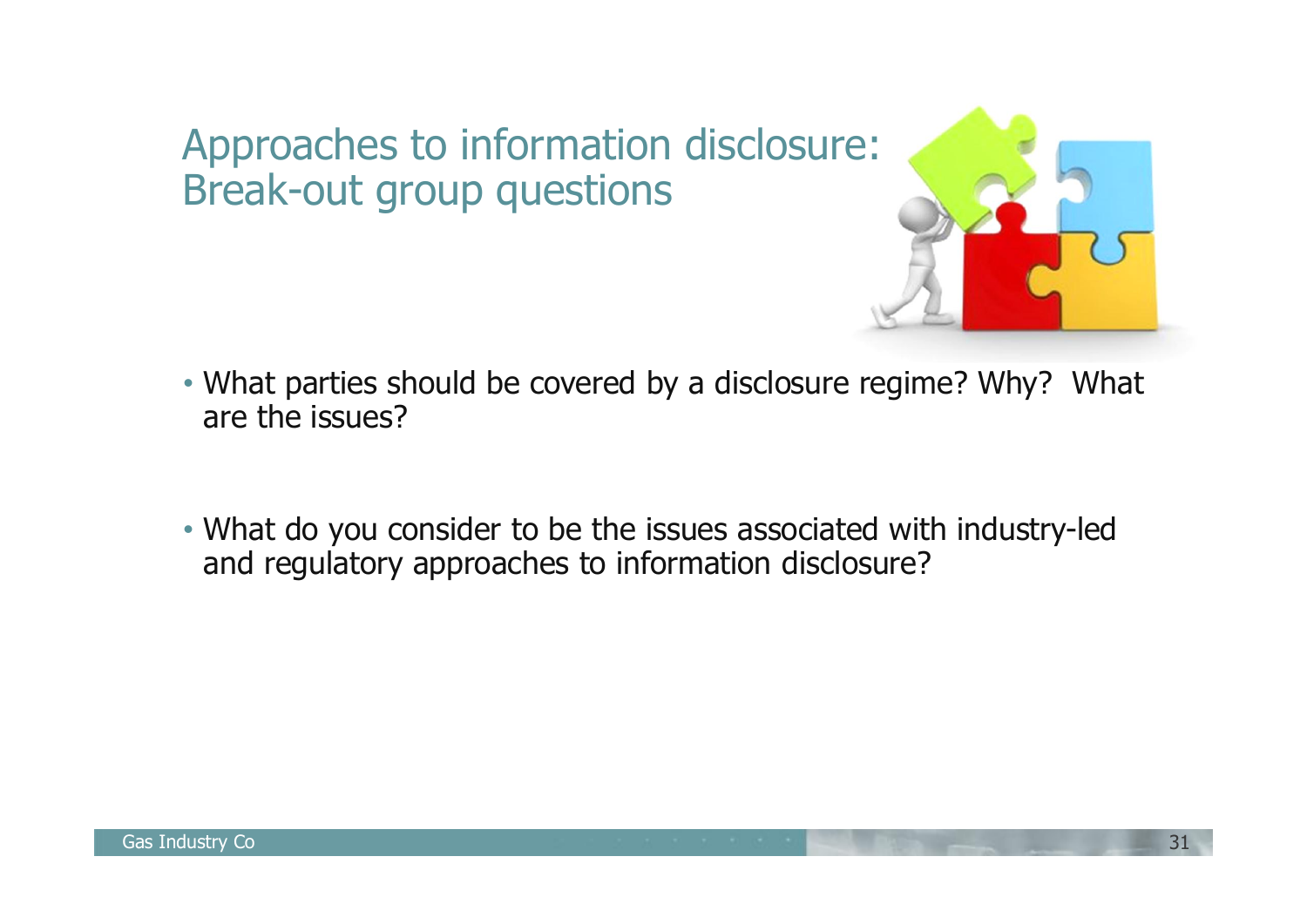### Information disclosure rule options

- Several options have been presented in the paper.
- We may not have captured all options.
- Or, we may have mischaracterised the options that we have presented.
- Interested to hear your thoughts on these issues through the submissions process.

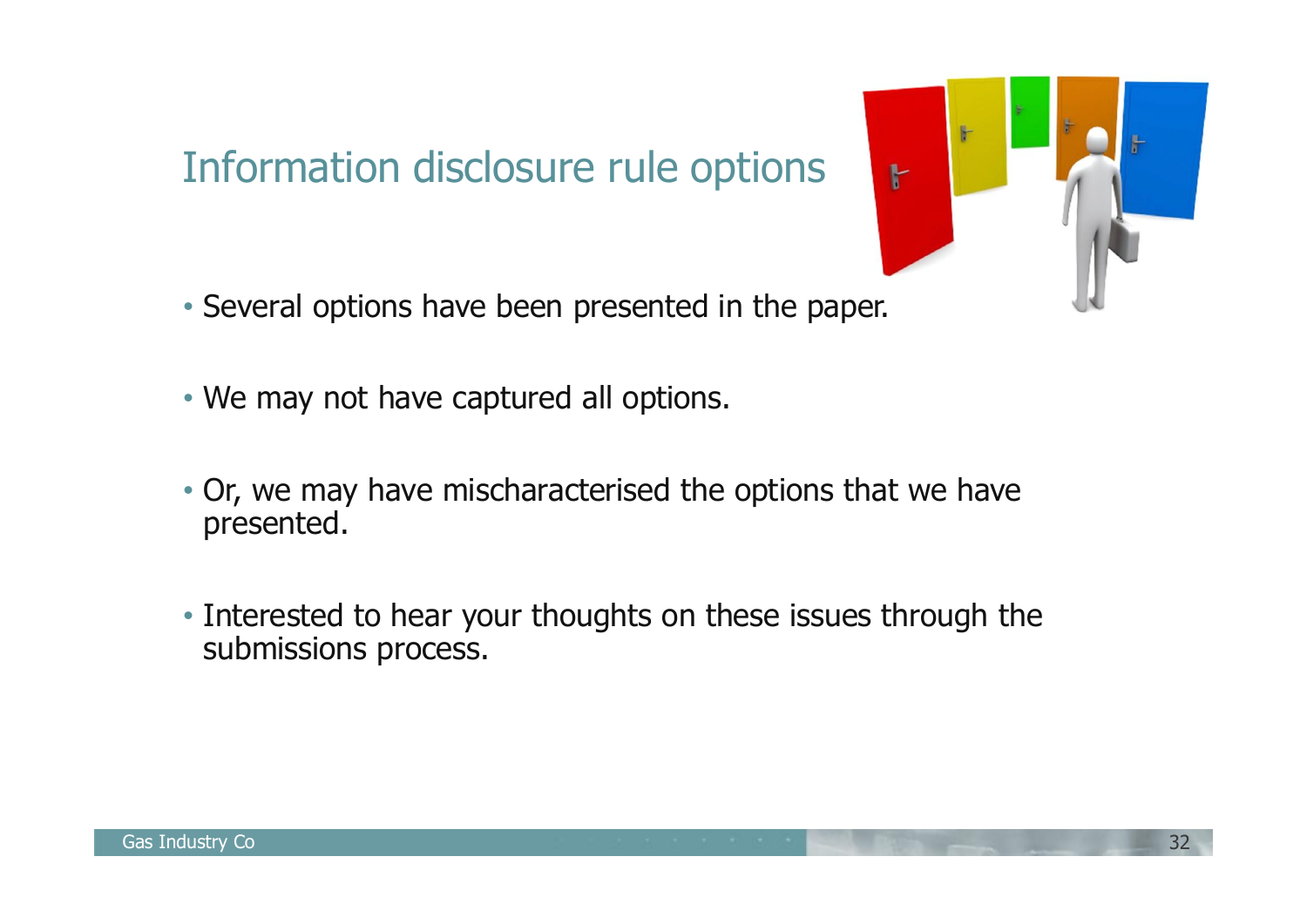#### Planned outage disclosure: description

- Scope would cover planned outage information for all gas production facilities, transmission pipelines and major users oe.g. the information provided by OMV on the Pohokura Intervention Campaign, information provided by First Gas on the Maui pipeline buckle outage.
- Outlook period would need to be determined length of period is a trade-off between information accuracy and availability to the market (e.g. 12 months ahead in Australian bulletin boards).
- Parties would update information as they gained better information on the event or if circumstances change.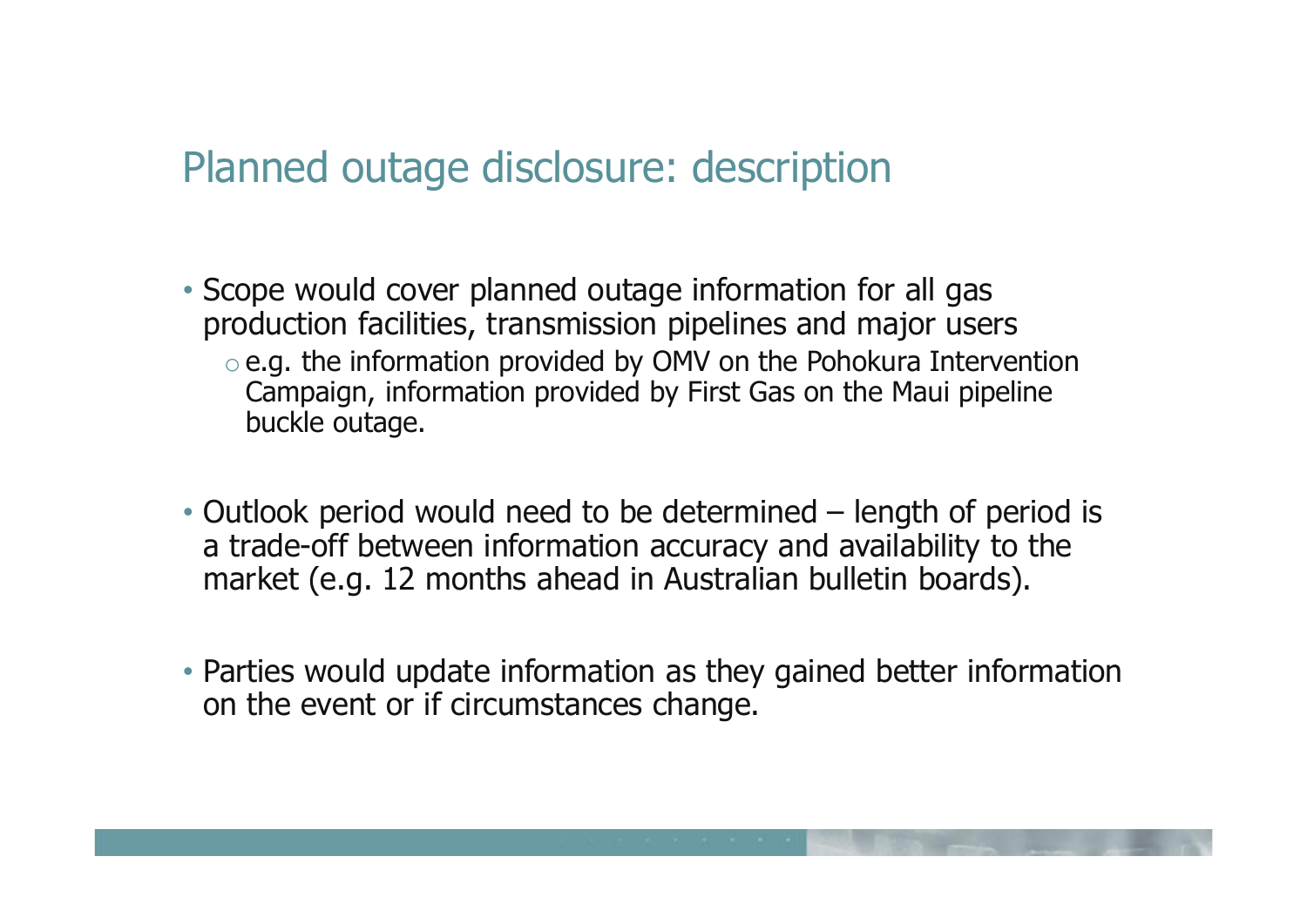### Planned outage disclosure: pros and cons

| <b>Advantages</b>                                                                                                                                       |                        | <b>Disadvantages</b>                                                                                                           |
|---------------------------------------------------------------------------------------------------------------------------------------------------------|------------------------|--------------------------------------------------------------------------------------------------------------------------------|
| Expect that this would improve information<br>transparency in the market: outages, both<br>planned and unplanned, have a major impact on<br>the market. | $\bullet$<br>$\bullet$ | There would be compliance costs.<br>May be inconsistent with confidentiality<br>provisions in upstream parties' JV agreements. |
| Consistent with disclosure regime in the NZ<br>electricity sector.                                                                                      | $\bullet$              | May be inconsistent with confidentiality<br>provisions in gas supply agreements.                                               |
| A useful input in the Critical Contingency<br>Operator's understanding of gas security of<br>supply issues.                                             | $\bullet$              | There may be issues relating to the international<br>competitive position of some major users.                                 |
| Would assist Transpower with monitoring<br>electricity security of supply and outage<br>planning.                                                       |                        |                                                                                                                                |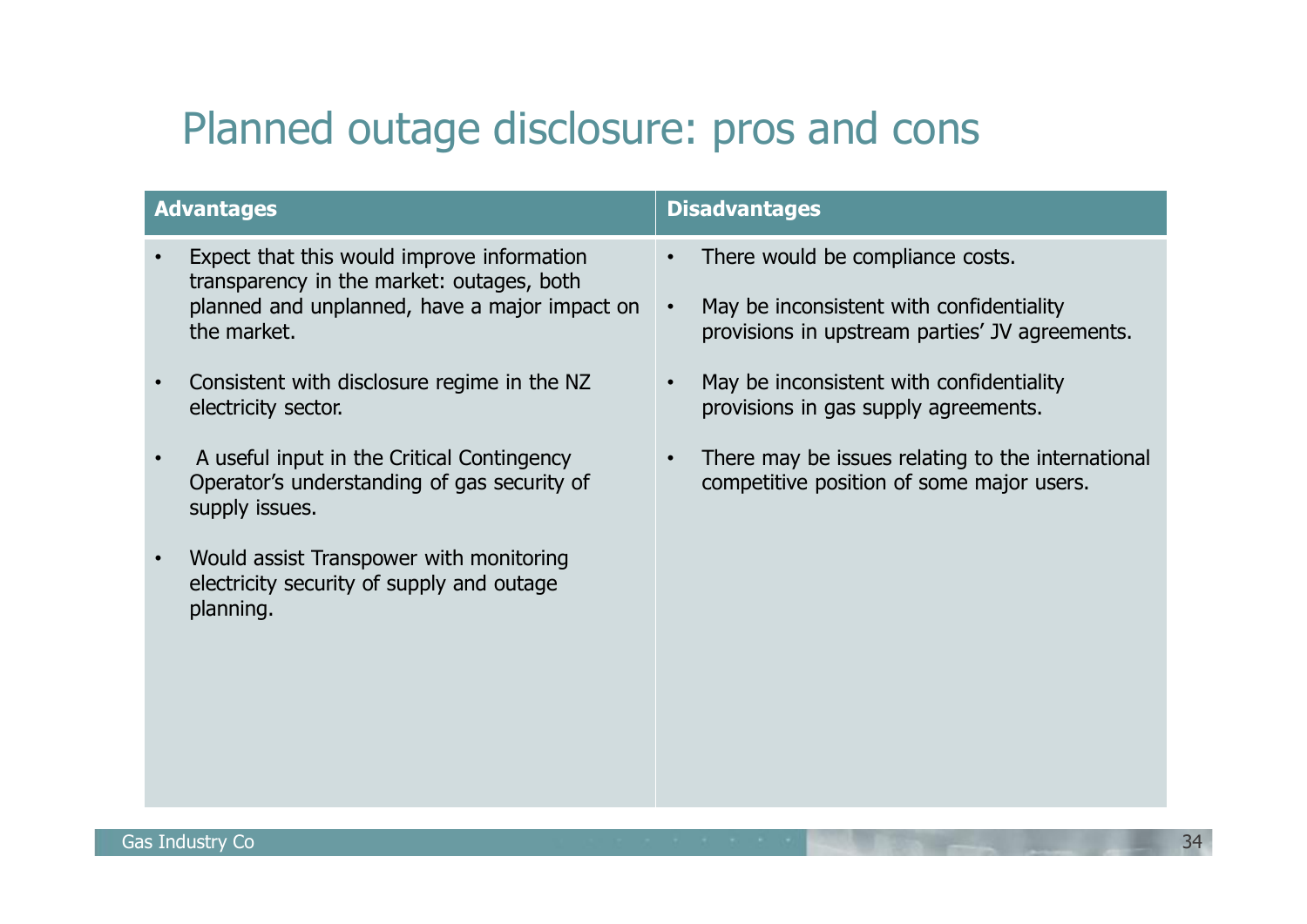#### Unplanned outage disclosure: description

- Scope would cover unplanned outage information for all gas processing facilities, transmission pipelines and major users.
- Would include unplanned changes in available supply capacity and unexpected changes in demand.
- A size threshold may be required to avoid reporting of 'small' or transient outages.
- Consistent with regimes in other countries and markets we've reviewed.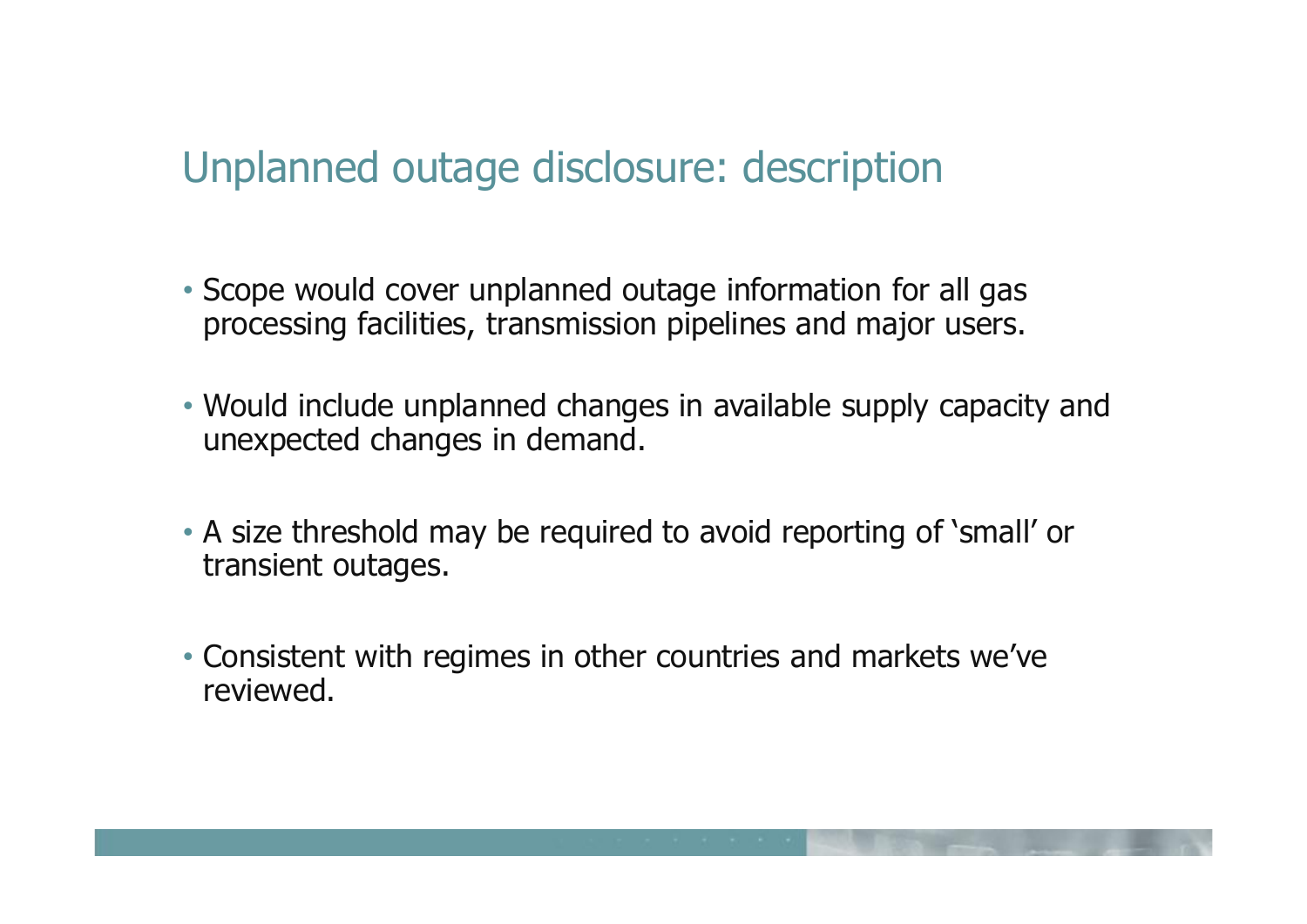## Unplanned outage disclosure: pros and cons

| <b>Advantages</b>                                                                                                                                       | <b>Disadvantages</b>                                                                                                                                            |
|---------------------------------------------------------------------------------------------------------------------------------------------------------|-----------------------------------------------------------------------------------------------------------------------------------------------------------------|
| Expect that this would improve information<br>transparency in the market: outages, both<br>planned and unplanned, have a major impact on<br>the market. | There would be compliance costs.<br>$\bullet$<br>May be inconsistent with confidentiality<br>$\bullet$<br>provisions in upstream parties' JV agreements.        |
| A useful input in the Critical Contingency<br>Operator's understanding of gas security of<br>supply issues.                                             | May be inconsistent with confidentiality<br>$\bullet$<br>provisions in gas supply agreements.<br>There may be issues relating to the international<br>$\bullet$ |
| Would assist Transpower with monitoring<br>electricity security of supply.                                                                              | competitive position of some major users.                                                                                                                       |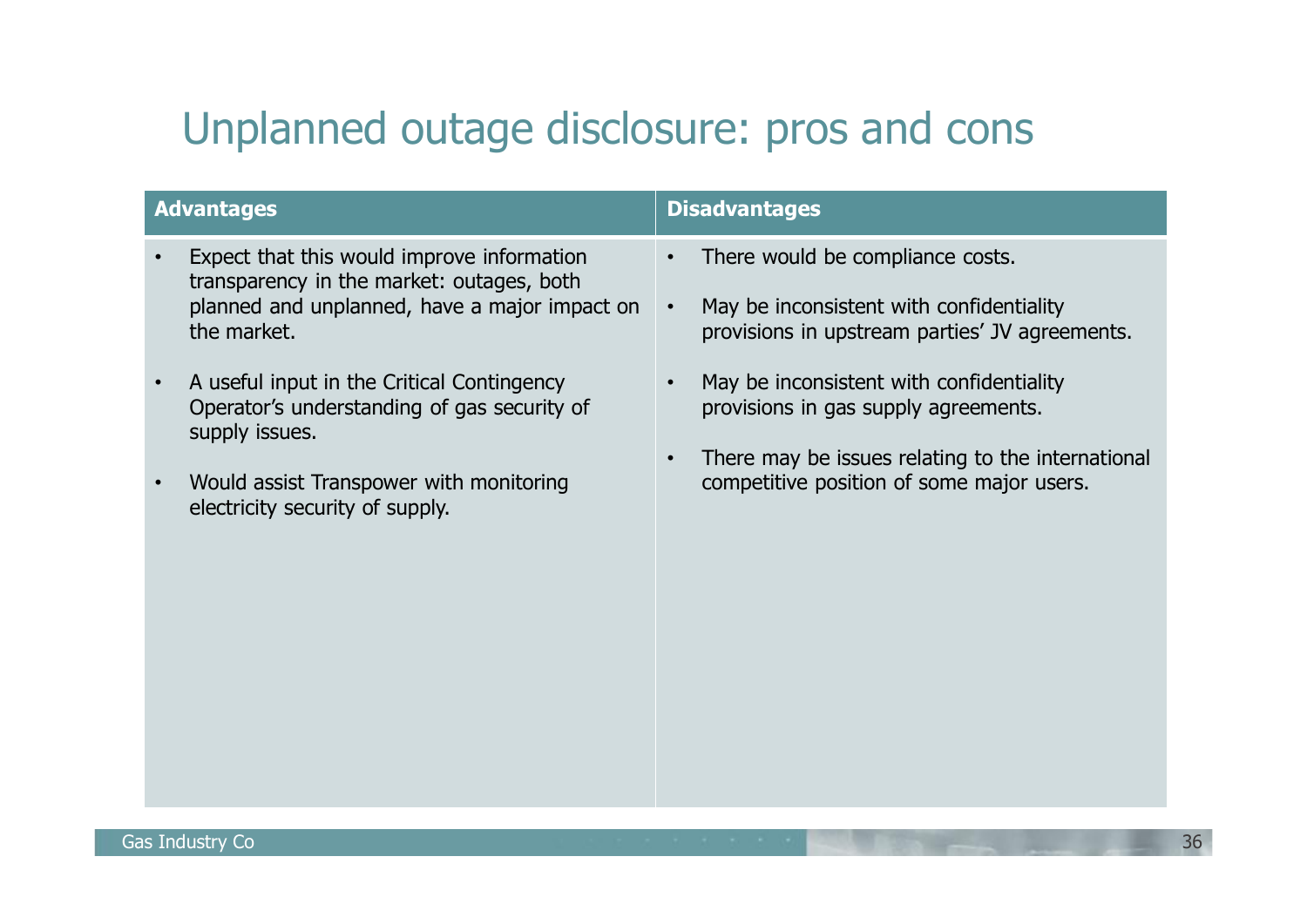## Disclosure of traded volumes & prices: description (1)

- An understanding of traded quantities and prices by all parties in a market is important for the efficient operation of that market.
- emsTradepoint currently has market data behind its paywall.
- With the prevalence of bilateral contracts in the market, there is limited understanding of market prices.
- In Australia, the ACCC is currently publishing a producer gas price series that is based on the weighted average prices paid to producers under long-term GSAs.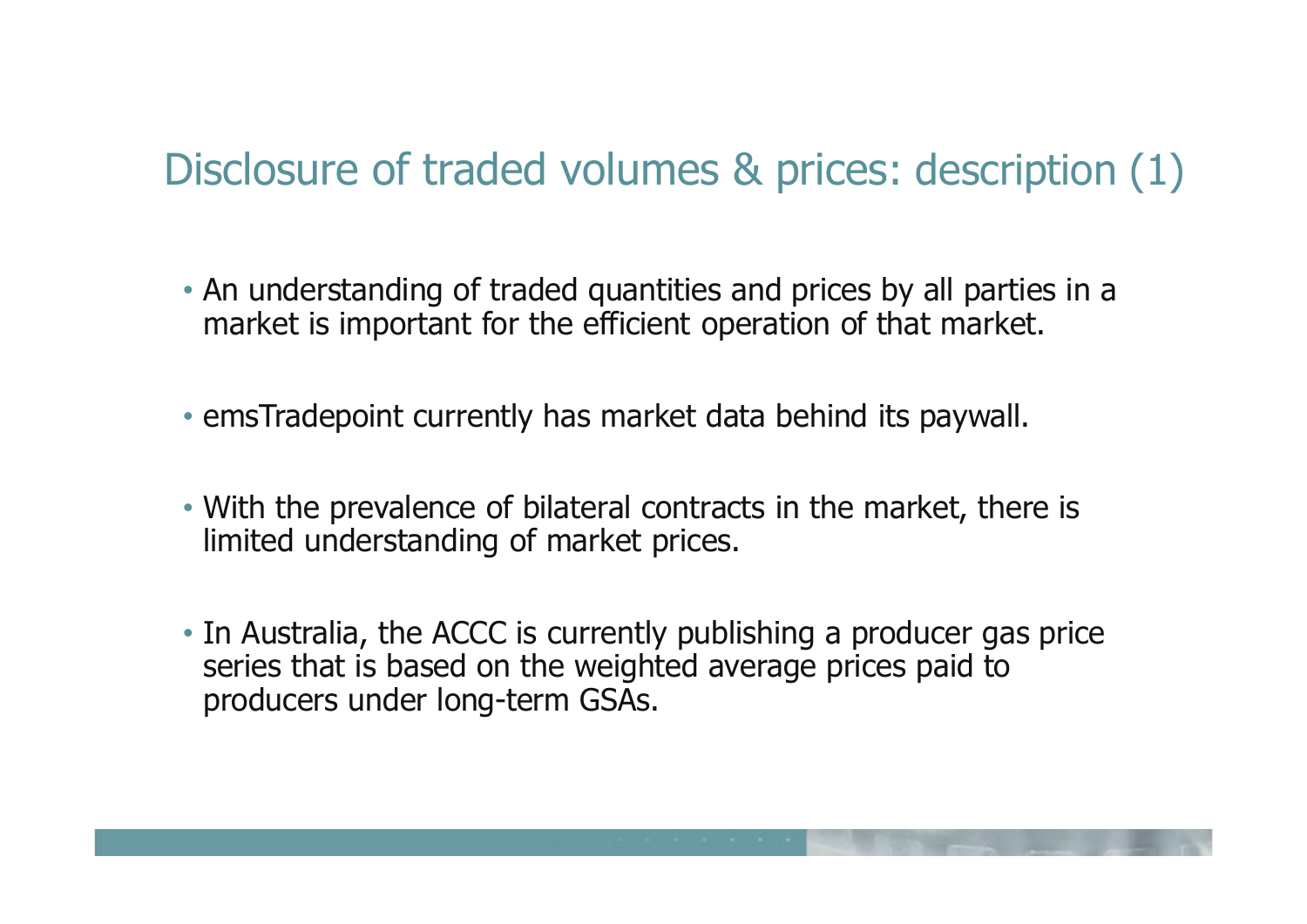## Disclosure of traded volumes & prices: description (2)

• Option would include:

- oLagged public disclosure of traded volumes and prices in emsTradepoint.
- oPublication of weighted average wholesale prices and traded volumes – e.g. long-term GSAs, or a broader range of GSAs.

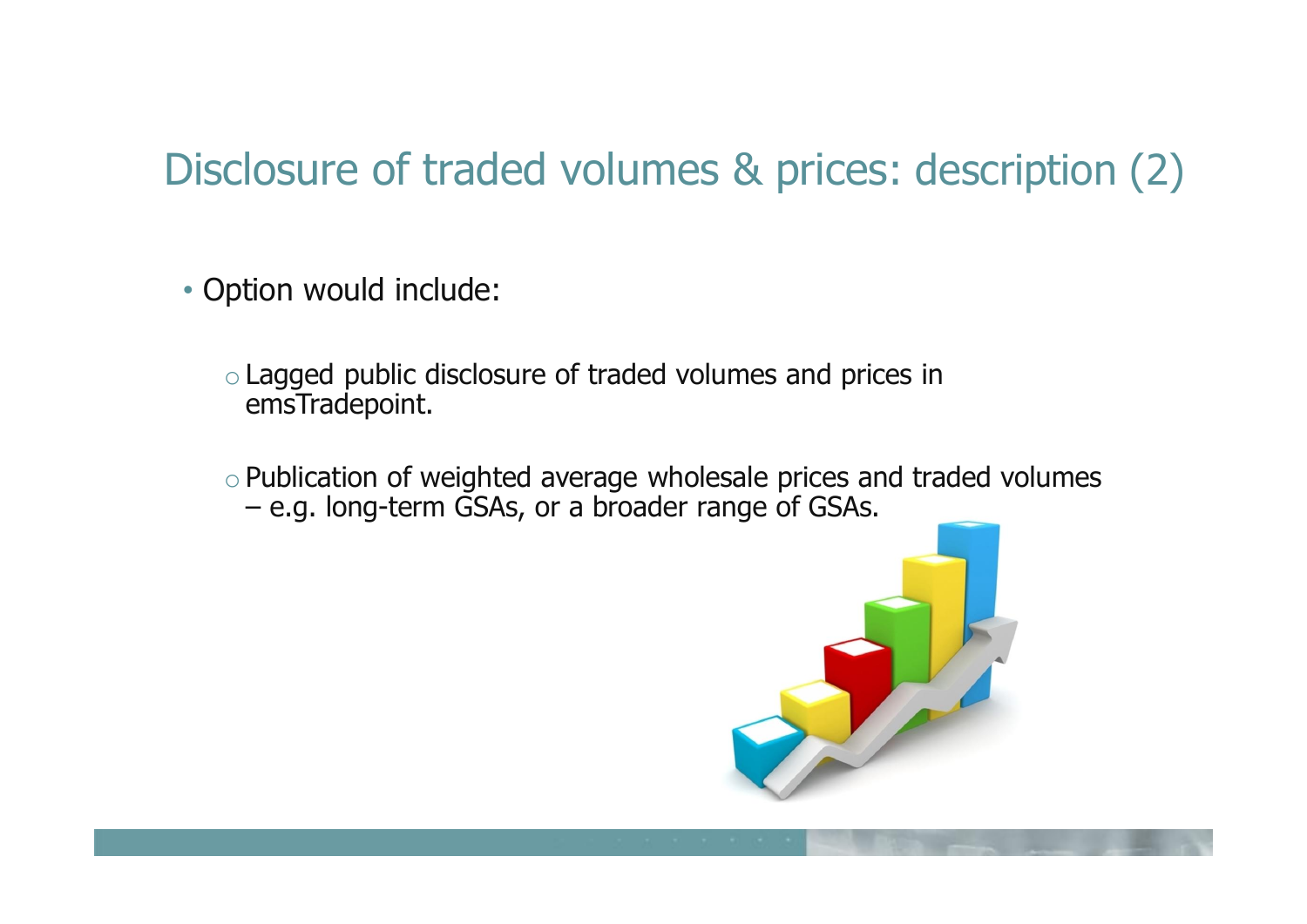## Disclosure of traded volumes & prices: pros and cons

| <b>Advantages</b>                                                                                                                                                                                                                                                               | <b>Disadvantages</b>                                                                                                                                                                                                                                                                                                                                                                                                                                                                                                                                     |
|---------------------------------------------------------------------------------------------------------------------------------------------------------------------------------------------------------------------------------------------------------------------------------|----------------------------------------------------------------------------------------------------------------------------------------------------------------------------------------------------------------------------------------------------------------------------------------------------------------------------------------------------------------------------------------------------------------------------------------------------------------------------------------------------------------------------------------------------------|
| Would enable both suppliers and users of gas to<br>$\bullet$<br>make better informed business decisions.<br>May also support decision-making in the wider<br>$\bullet$<br>energy sector e.g. electricity sector participants<br>interested in gas wholesale market information. | Aggregated price & volume data<br>Gas contract information is commercially<br>sensitive - particularly for gas supplied under<br>bilateral arrangements. Could be addressed<br>through aggregated price and volumes indices?<br>Compliance costs to parties in providing<br>contract price and volume information.<br>Administration costs $-$ associated with<br>collecting, manipulating and publishing<br>information.<br>emsTradepoint price and volume data<br>emsTradepoint may lose a revenue stream -<br>parties who are happy with lagged data. |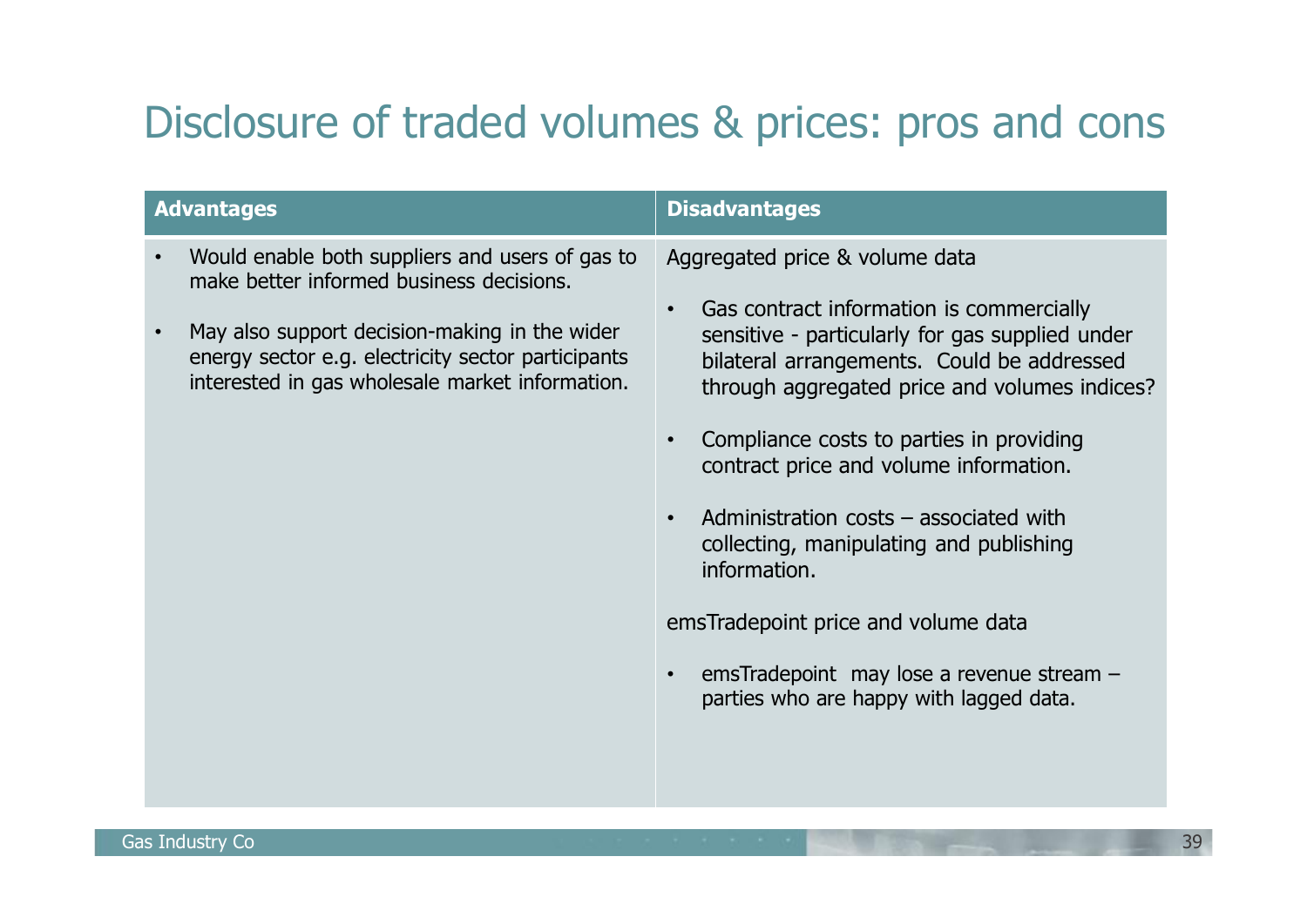## 12 month outlook for production & consumption: description

- Currently, limited understanding of gas availability over the coming year.
- Option would involve producers and possibly major users providing forecast volume information for the year ahead.
- Information on amount of gas that is contracted?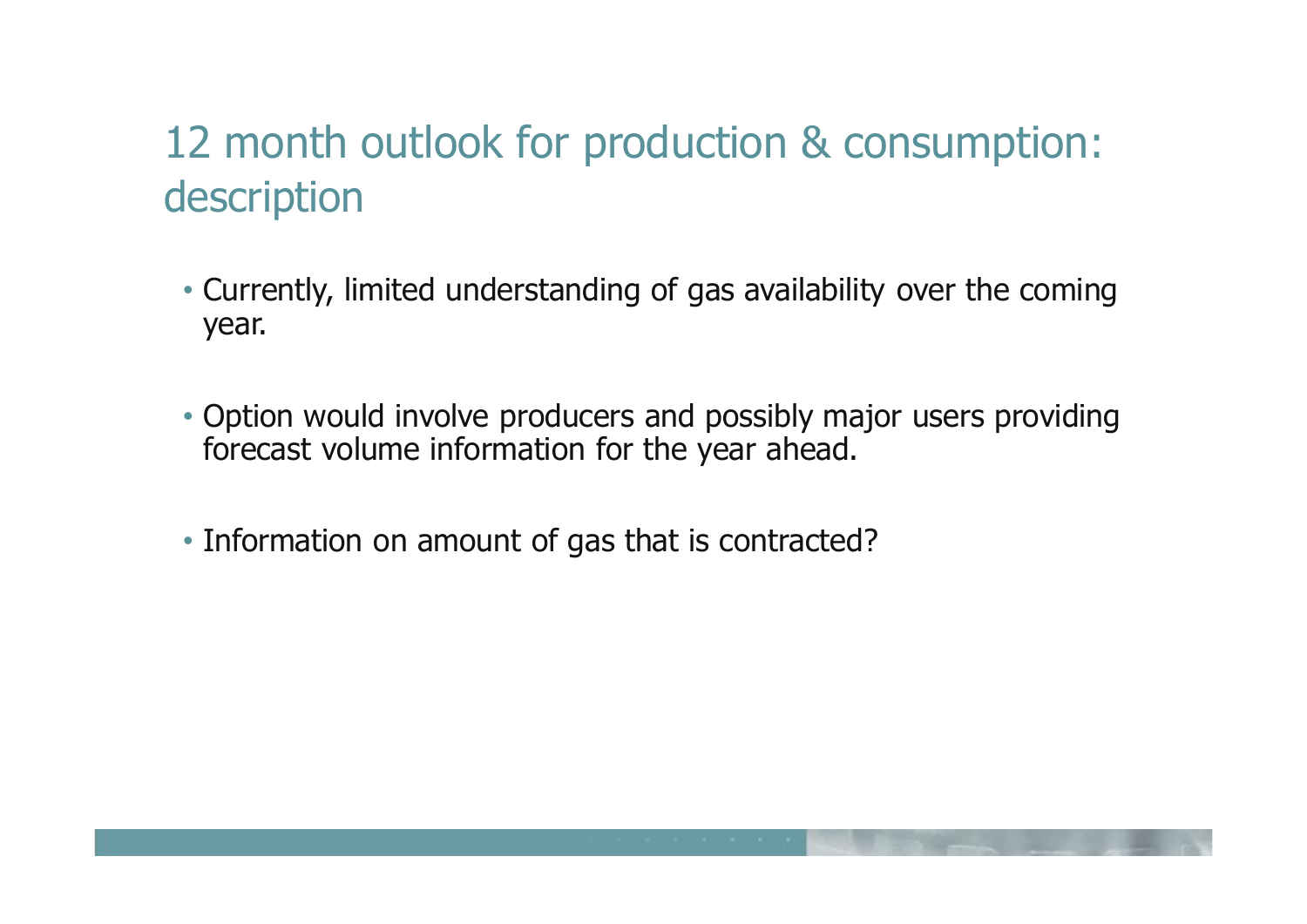#### 12 month outlook for production & consumption: pros and cons

|           | <b>Advantages</b>                                                                                                                                                                                                                                                                                                                            | <b>Disadvantages</b>                                                                                                                                                                                                                                                                                                                                             |
|-----------|----------------------------------------------------------------------------------------------------------------------------------------------------------------------------------------------------------------------------------------------------------------------------------------------------------------------------------------------|------------------------------------------------------------------------------------------------------------------------------------------------------------------------------------------------------------------------------------------------------------------------------------------------------------------------------------------------------------------|
| $\bullet$ | Disclosure of a 12-month outlook for gas<br>production (and possibly consumption) would<br>improve electricity security of supply:<br>Electricity system operator would have a<br>better understanding of thermal fuel<br>availability.<br>May improve electricity market<br>participants' understanding of factors<br>affecting the market. | Forecast production and consumption<br>$\bullet$<br>information is commercially sensitive. Possibly<br>addressed through aggregating data?<br>Compliance costs to parties in providing<br>$\bullet$<br>contract price and volume information.<br>Administration $costs - associated with$<br>$\bullet$<br>collecting, manipulating and publishing<br>information |
|           | May improve the operation of the gas wholesale<br>market (emsTradepoint and the wider market) -<br>better knowledge enabling more informed<br>decisions.                                                                                                                                                                                     |                                                                                                                                                                                                                                                                                                                                                                  |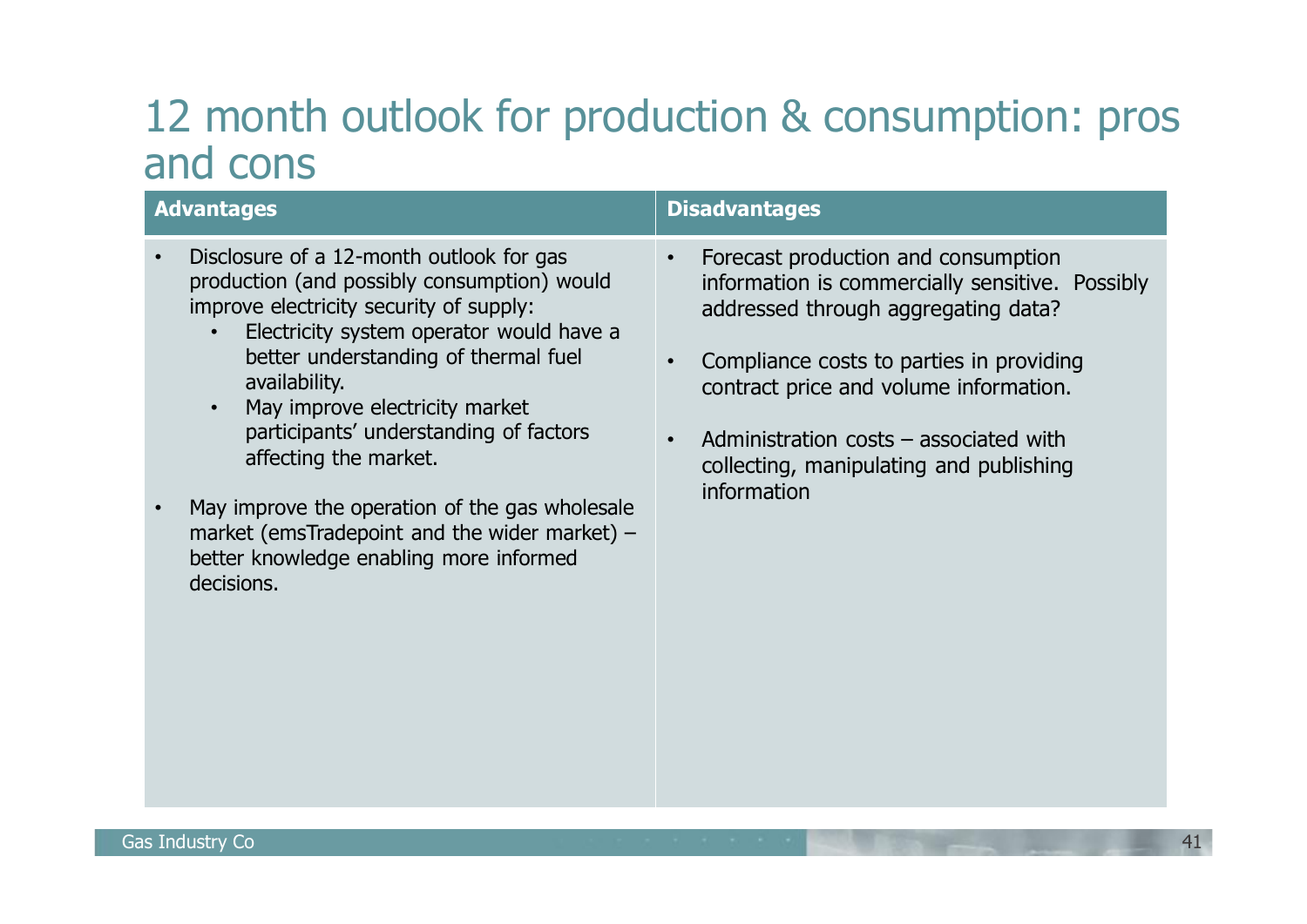## Disclosure of petroleum field information

- Petroleum field information is disclosed annually by E&P companies to MBIE under the Crown Minerals Act.
- MBIE releases:
	- o2P and 2C figures for oil, condensate, gas and LPG reserves
	- $\circ$  Gas system deliverability by field for the prior year
	- oGas production profiles by field
	- $\circ$  Activity statistics for various types of permits
	- o Quarterly production, stocks, and consumption data
- Understand that MBIE is currently looking at the data it publishes.
- Appears no need to replicate this disclosure under a separate disclosure regime.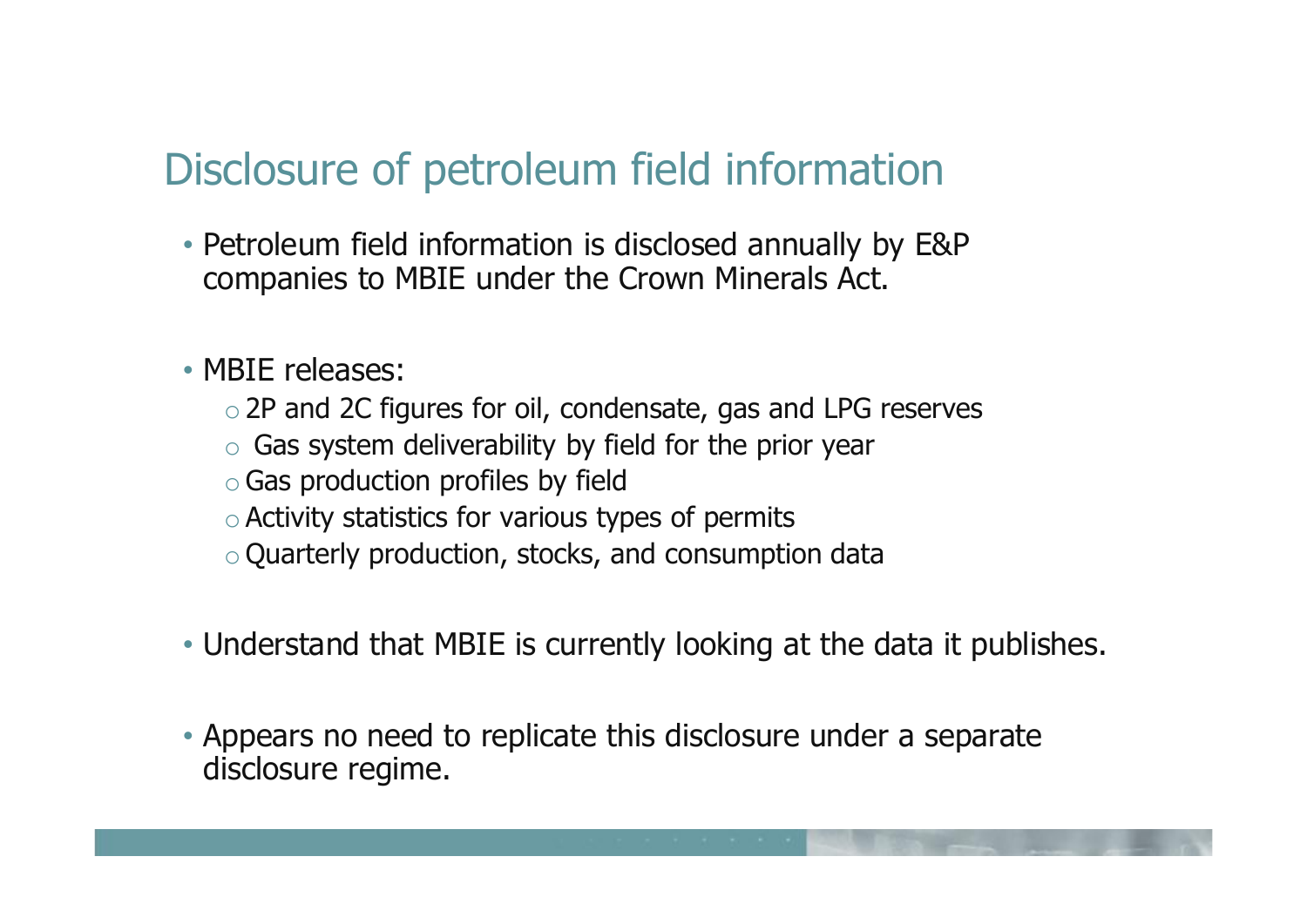### Information disclosure rule options: Break-out group questions



- What options have we missed that should be considered?
- Have we mischaracterised any of the rule options?
- What do you consider to be the issues associated with:
	- oPlanned outage disclosure?
	- oUnplanned outage disclosure?
	- oDisclosure of traded volumes & prices?
	- oDisclosure of 12 month outlook for production and consumption?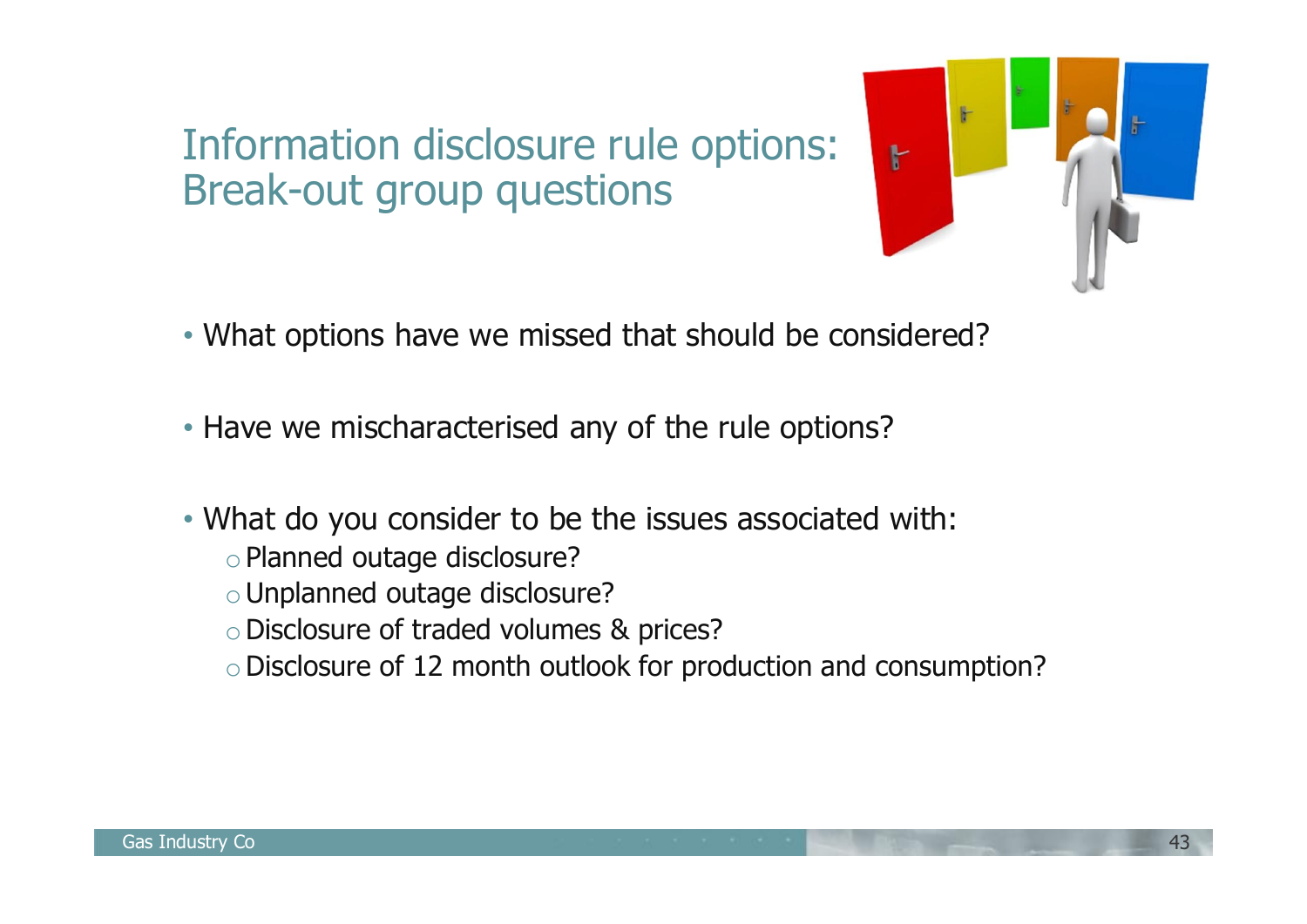#### Publication Channels

• Various options, some more suited to particular types of information.

- Options include:
	- $\circ$  bespoke website, that could be set up and managed by GIC
	- $\circ$  Separate webpages on the GIC website
	- oExtended version of POCP (electricity sector's information disclosure platform), effectively becoming an energy sector platform.
	- oPossibly First Gas's TACOS environment.
- Important attribute of the channel is that it should be easy for the broader public, as well as energy sector participants, to access data.
- It should not duplicate information that exists elsewhere link to other sources.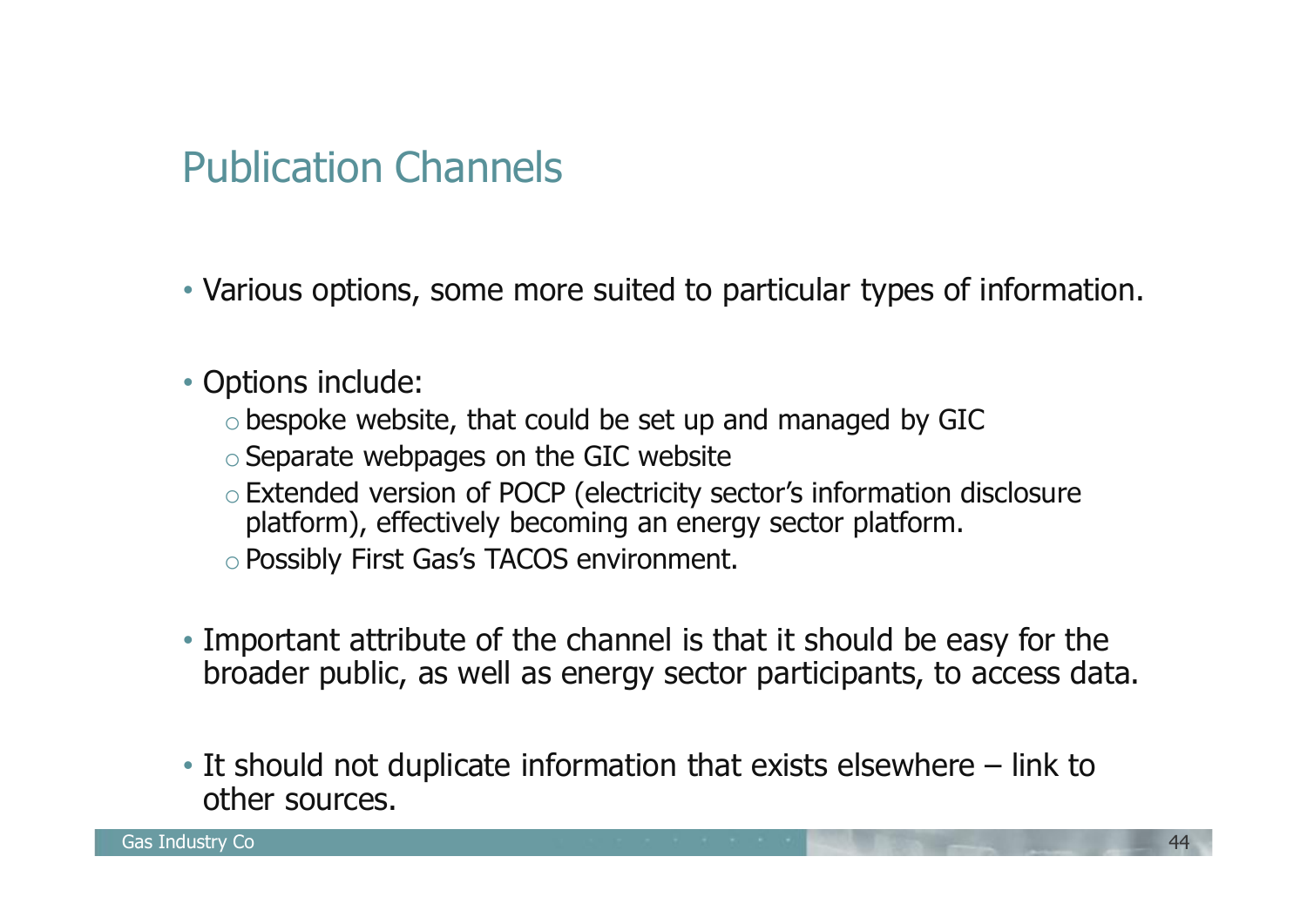#### Costs and Benefits

- Costs and financial benefits are important to understand
- We don't know your business as well as you do, we don't know your risk management strategies and therefore we can't tell you what the cost / benefits are for you.
- The analysis is subjective and requires assumptions, but needs to be done.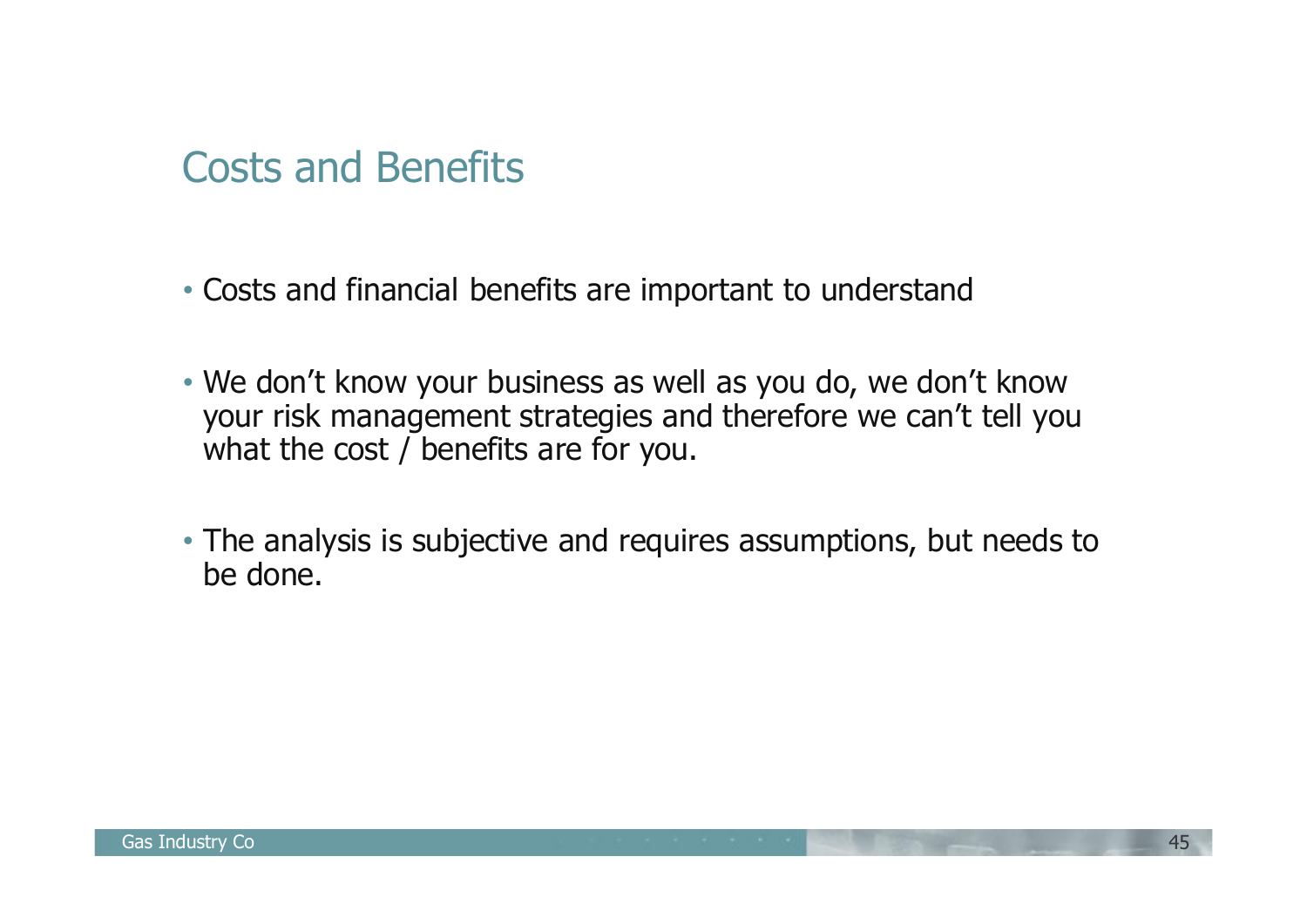